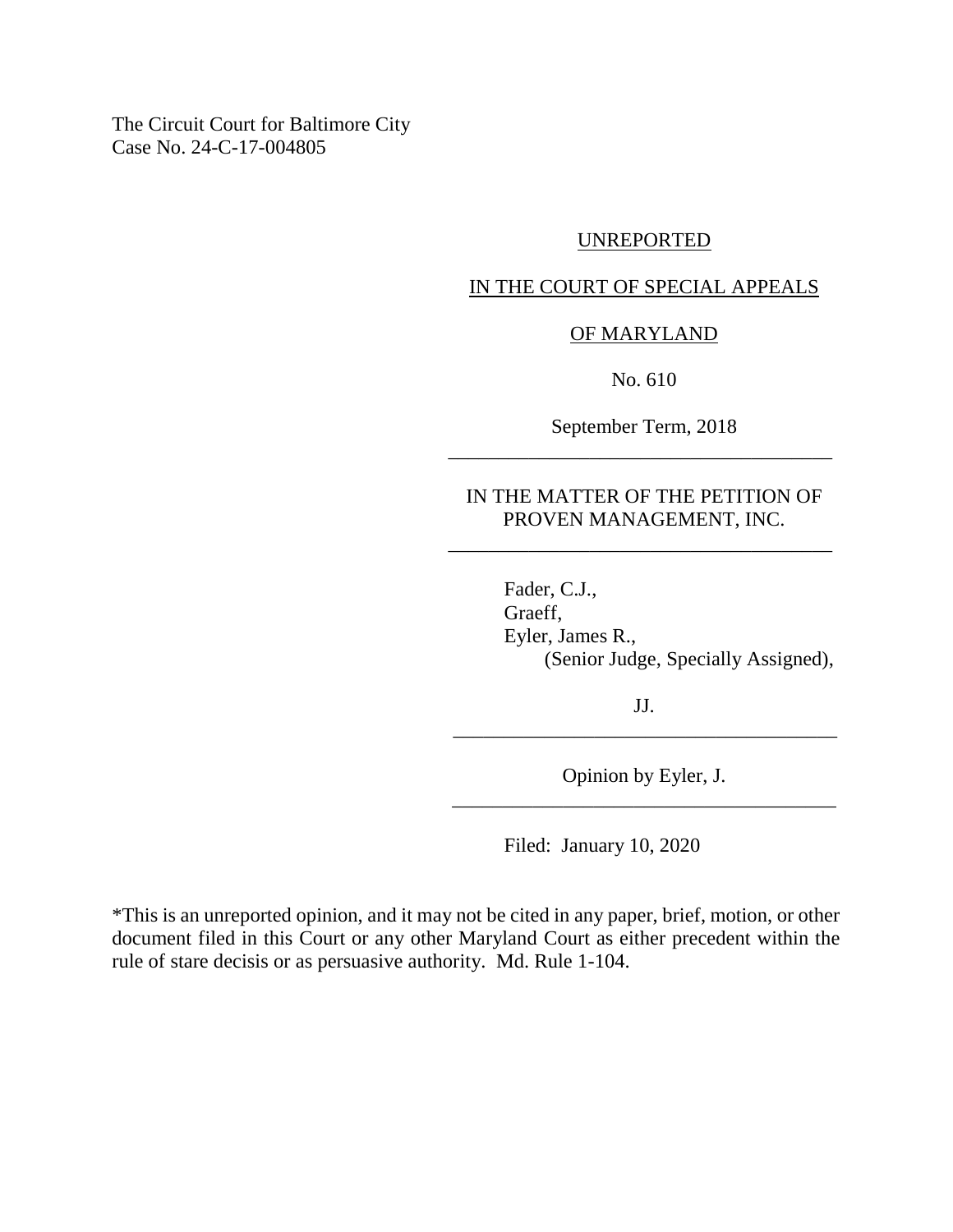— Unreported Opinion — \_\_\_\_\_\_\_\_\_\_\_\_\_\_\_\_\_\_\_\_\_\_\_\_\_\_\_\_\_\_\_\_\_\_\_\_\_\_\_\_\_\_\_\_\_\_\_\_\_\_\_\_\_\_\_\_\_\_\_\_\_\_\_\_\_\_\_\_\_\_\_\_\_\_\_\_\_\_

This appeal arises out of a contract dispute between ProVen Management, Inc. ("ProVen"), appellant, and the Mayor and City Council of Baltimore ("the City"), appellee, specifically, the City's Department of Public Works ("the Department"). The parties entered into a contract pursuant to which ProVen agreed to clean approximately 12,000 linear feet of the City's sewer lines. The project did not proceed as originally contemplated. ProVen submitted to the Department claims for additional time and compensation pursuant to the contract's dispute clause. The Department's Office of Engineering and Construction ("OEC"), reviewed ProVen's claims, initially by a supervisor then by its Chief, and denied its requests for additional compensation, but recommended 15 days of additional noncompensable time. ProVen appealed the decisions of the OEC to the Director of the Department. After a hearing on June 29, 2017, the Director issued a final decision affirming the OEC's denials of ProVen's claims.

ProVen filed in the Circuit Court for Baltimore City a Petition for Judicial Review with respect to three of its claims for compensable delay. A hearing was held on May 2, 2018. In a written order filed on May 8, 2018, the circuit court affirmed the Department's decision, finding that it "was neither arbitrary nor capricious," was "supported by substantial evidence," and that there was no error of law. This appeal followed.

### **ISSUES PRESENTED**

Appellant presents the following issues for our consideration:

I. Whether the Department's final administrative decision provided a sufficient determination of questions of fact as required under the law;

II. Whether the Department's administrative process violated ProVen's due process rights under the law;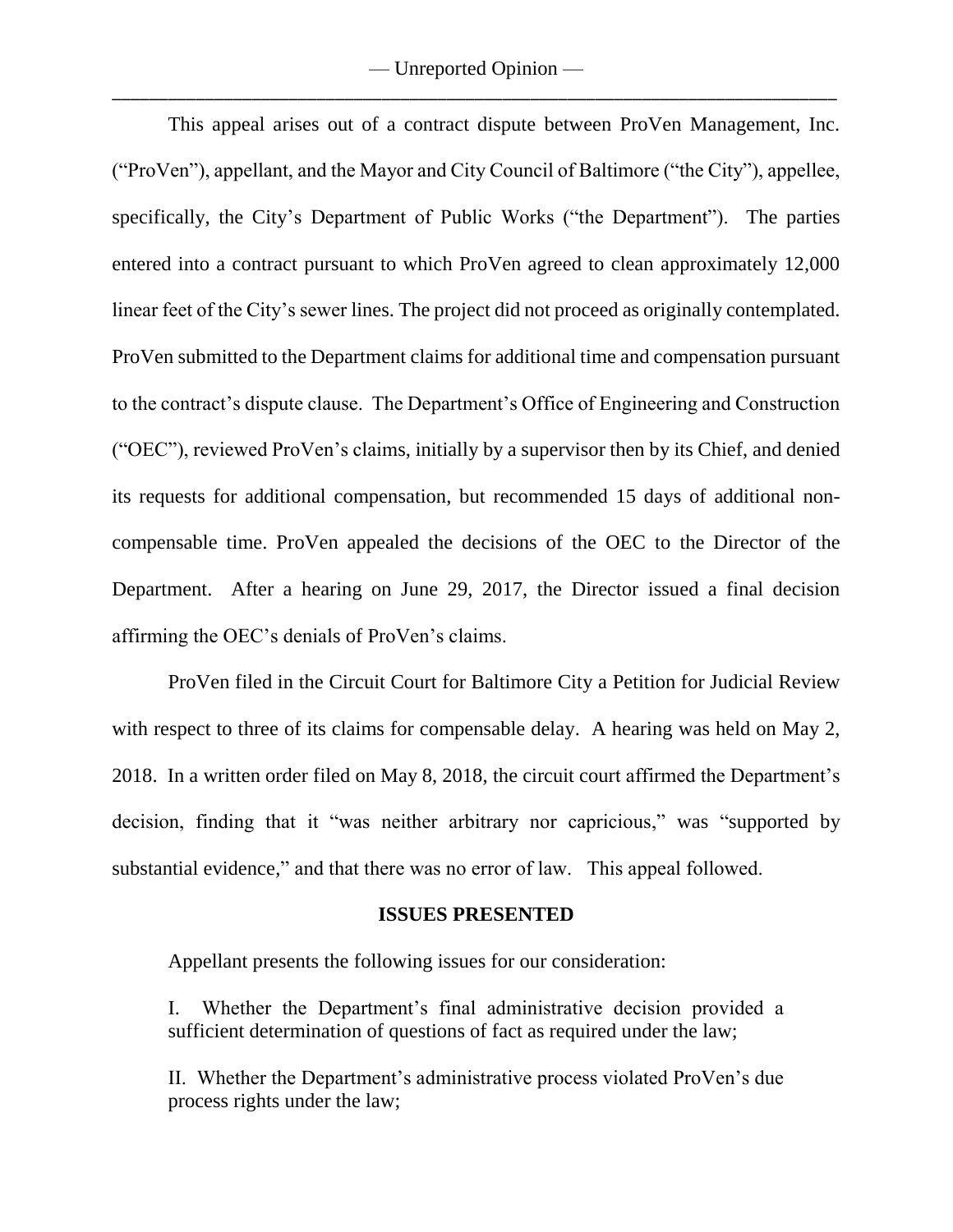III. Whether the Department's final decisions as to ProVen's hazardous material, work stoppage and work hours, and unanticipated field conditions claims were arbitrary and capricious, unsupported by substantial evidence on the record, and based on errors of law; and,

IV. Whether the Department's final decision eliminating previously agreedupon extensions of contract time was arbitrary or capricious, unsupported by substantial evidence on the record, constitutes a violation of due process under the law, or constitutes an error of law.

The City filed a motion to dismiss the appeal for lack of jurisdiction. For the reasons set forth below, we shall (1) deny the motion to dismiss; (2) neither affirm nor reverse, but (3) remand this case to the circuit court with instructions to remand the case to the agency for further proceedings and the filing of a decision that complies with ministerial requirements.

## **PROCEDURAL AND FACTUAL BACKGROUND**

The basic facts giving rise to this appeal are not in dispute, but we shall discuss them in some detail in order to provide context to explain our decision to remand the case. On or about April 23, 2014, ProVen entered into a contract with the City to clean sediment and debris from more than 12,000 linear feet of underground sewer lines that run from North Schroeder and West Lexington Streets to North Wolfe and East Chase Streets. The work was to be performed according to the Department's detailed design specifications and drawings. Bidders on the contract were advised of the conditions they might encounter in the sewer lines and were provided sonar sediment profiles showing the volume of debris that could be expected. Bidders were also instructed that they could assume that the unit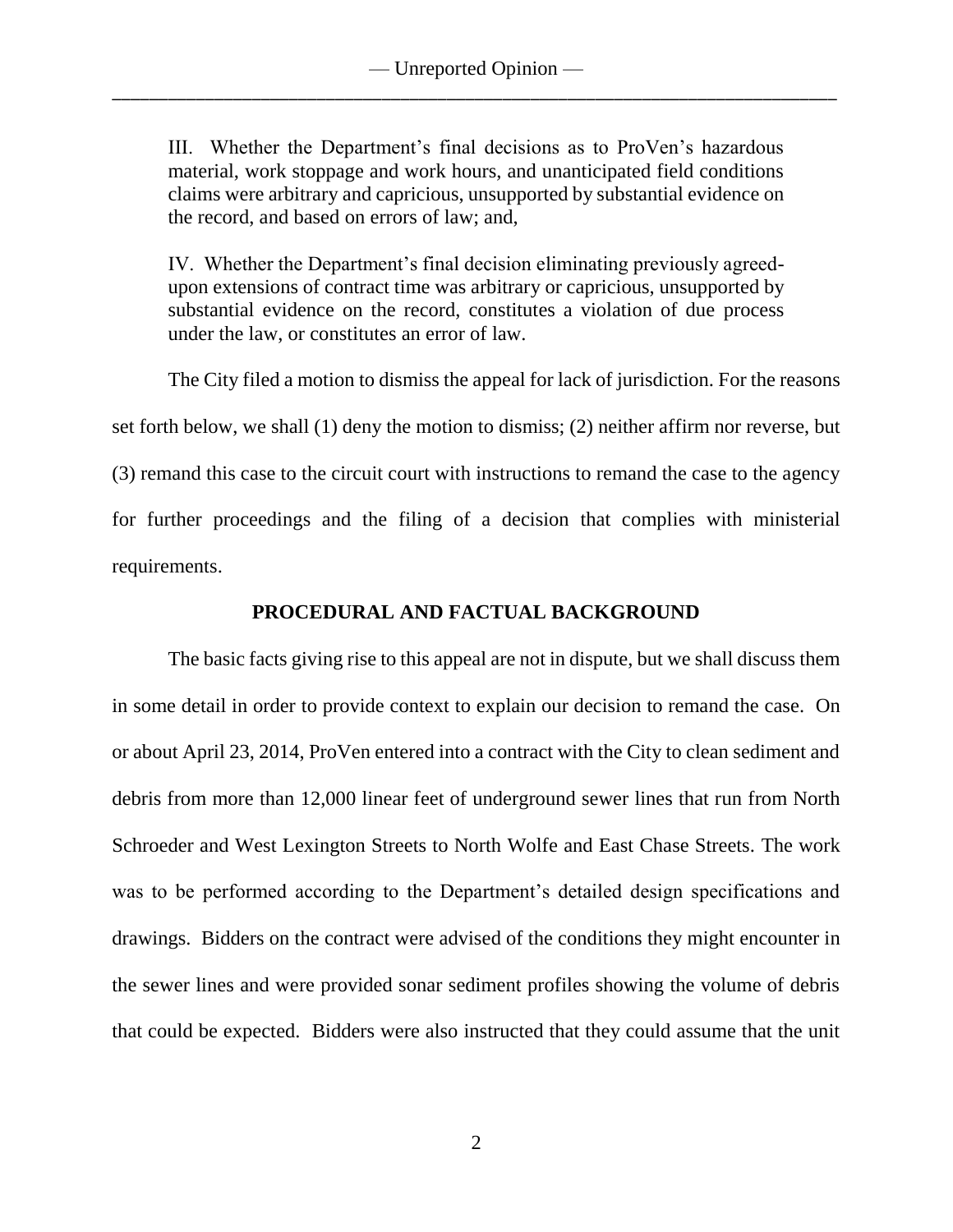weight of extracted material would be 0.9 tons per cubic yard, based on a similar sewer cleaning project that had occurred in Baltimore City.

The contract divided the sewer lines to be cleaned into 37 segments, 21 of which were west of Greenmount Avenue and 16 of which were east of Greenmount Avenue. Sewage flowed in the sewer lines from west to east. Pursuant to the contract, the contractor was to use special equipment to push the debris down the sewer line to the end of each segment, where it would be extracted through a manhole and transported to a waste management facility.

The contract restricted roadway and lane closures during daytime hours, provided 365 days for completion, and stated that time was of the essence. It also provided for compensable time extensions for changes in the work made by the Department. ProVen was awarded the contract. The Department issued a notice to proceed with the work on July 29, 2014, and July 30, 2015 was set as the completion date.

The parties agree that the project did not go well. For example, on or about October 10, 2014, ProVen encountered hazardous waste material and a suspension of work order was issued by the City. The parties developed testing procedures to be used throughout the duration of the contract and ProVen returned to work about 38 days later. On April 15, 2015, ProVen requested permission to work on certain west side segments during daytime hours and the Department approved that request in June 2015. On July 31, 2015, the Department ordered ProVen to cease working at night on the west side of the project because a complaint had been made about the noise level. On the east side of the project, ProVen encountered a large amount of rags in the extracted material, which were more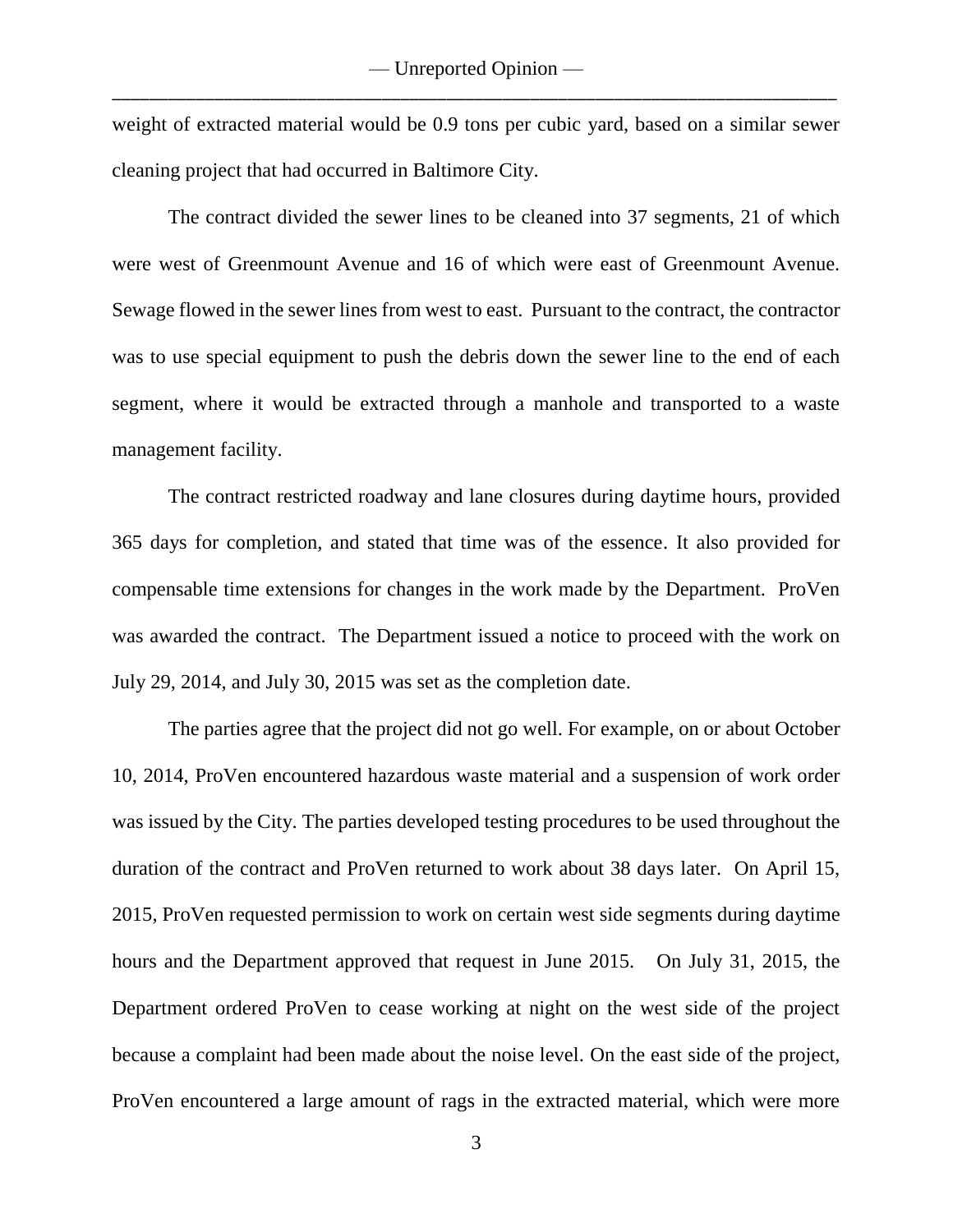difficult to remove than the typical sediment. The Department did not issue conditional acceptance of the work until December 12, 2016.

Throughout the project, the Department made several adjustments in time and compensation, but ProVen asserted that it was entitled to additional compensation and time extensions. ProVen submitted to the OEC 13 claims requesting 392 compensable days and 232 non-compensable days. It calculated the total cost of the compensable days to be \$1,680,540.09. On initial review, the OEC granted ProVen a 15-day non-compensable extension, but denied the remaining claims.

By letter dated March 21, 2017, ProVen appealed the decision to the Chief of the OEC. On May 23, 2017, Acting Chief of the OEC, Azzam Ahmad, found "no grounds to change OEC's denial of the claim[,]" but agreed to approve "a total of 15 non-compensable calendar days" so as to extend the authorized completion date of the project from September 21, 2015 to October 6, 2015. Mr. Ahmad advised ProVen that the City was "considering and reserving the right to access [sic] liquidated damages in the amount of \$500.00 per day as detailed in the contract documents. The liquidated damages from the October 6, 2015 completion date to the actual completion date of December 12, 2016 total \$216,500.00."

#### **A. Hearing Before Director Chow**

ProVen appealed the OEC's determination to the Department's Director, Rudolph Chow. A hearing was held before Director Chow on June 29, 2017. Director Chow began the hearing by stating: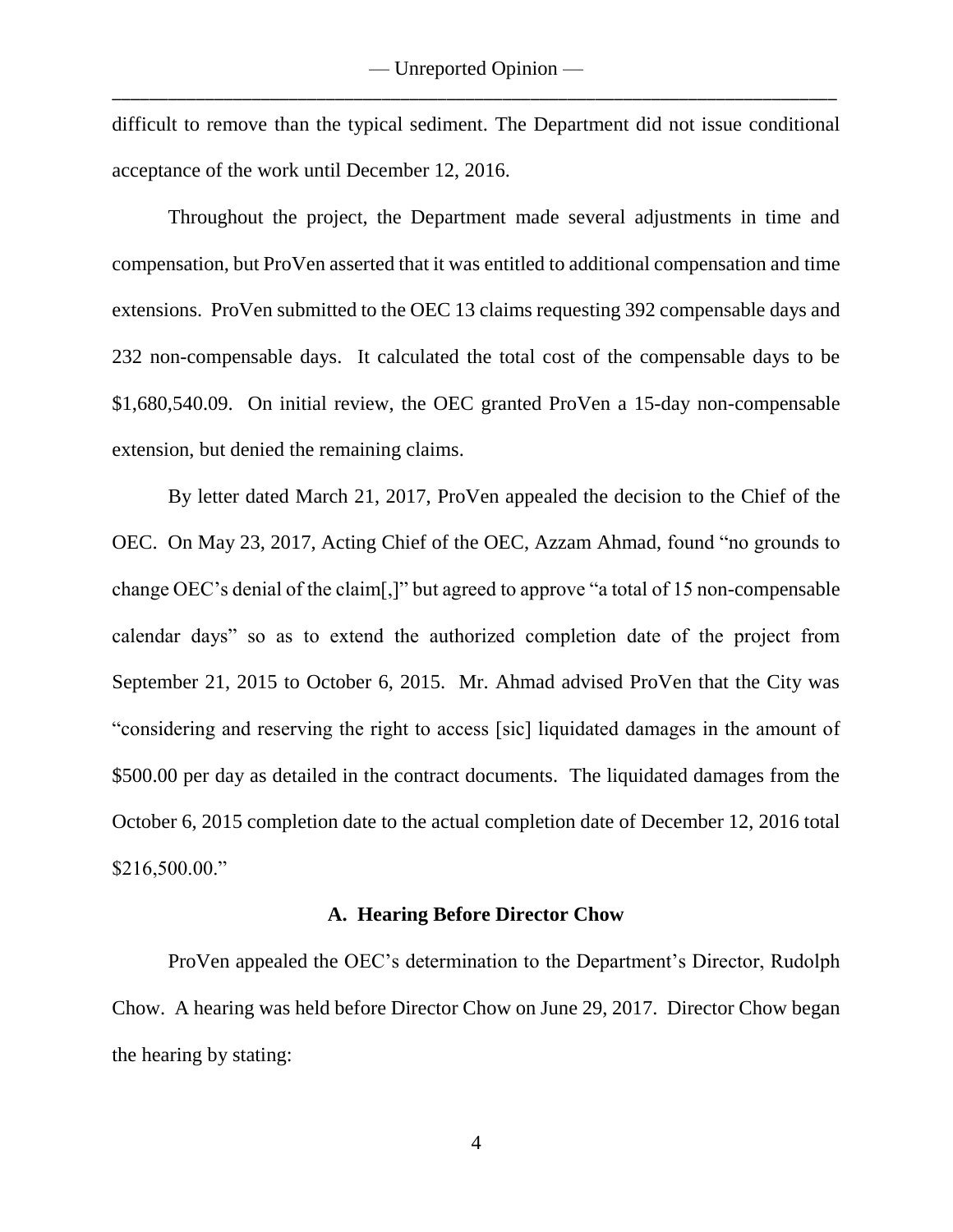Okay. Good morning everybody. Thank you for coming in. Let me just explain a bit about the ground rules first, all right. So I don't intend this to be a long drawn out argument going back and forth, right, because I do have what I call all the information, the exchange, hearings or discussions or email exchanges and all that – all the background information here.

Now, if either side feels that additional information needs to be provided to me for consideration, please do so during this hearing. I will not be accepting any additional supplemental information afterwards.

Are we clear on that? That means the only thing that I'm going to consider is what I have. So if you're not sure I have everything, make sure you give me everything, all right, because after today I will be rendering a decision based on what I have.

Counsel for ProVen asked if the parties would have an opportunity to review the

material contained in a "fancy book" that the Department had prepared for Director Chow,

and the Director asked the Department to provide a copy to counsel. Counsel for ProVen

commented on the record that the book contained "just the claim and then [the

Department's] letter."

The Director explained how the hearing would proceed, stating:

Okay. So this is how it's going to go, right, six steps. We're going to start with you making an opening statement, right, basically to whatever – say anything you need to say stating why you feel this is worth it, right. And follow with the City side making an opening statement.

And then you will have an opportunity, as a third stop, sort of rebut against some of the things that the City has said. And the fourth step is City will have an opportunity to rebut some of your opening statement. Then we go into closing statement with you going first and City going last. Pretty simple six steps, right?

Like I said, make sure everybody is clear, if you need me to review any information, by all means, give it to me today. I have all the history here, right, and I'll be rendering my decision based on what is here. Are we good?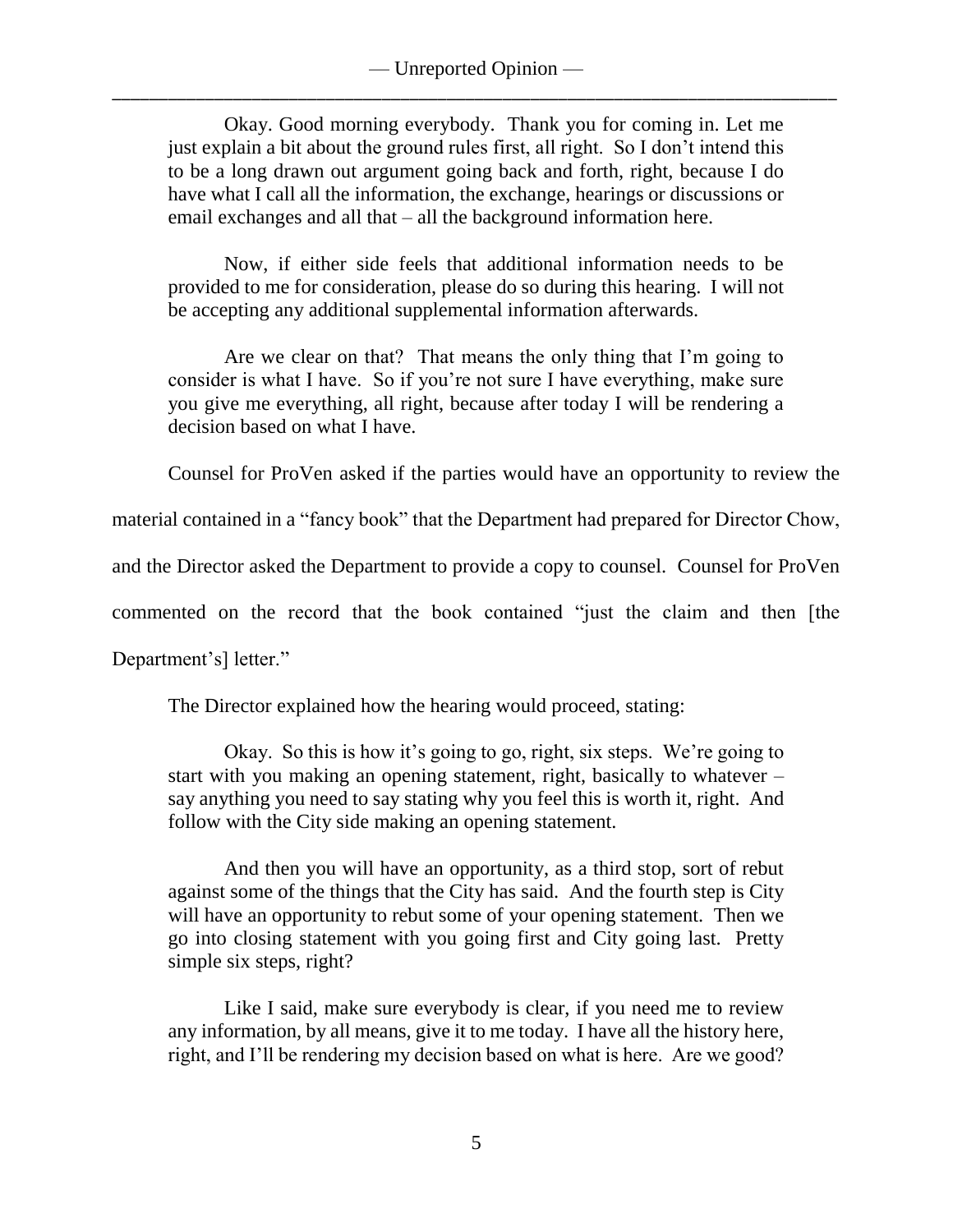Counsel for ProVen questioned whether the parties would have a chance to review

the transcript of the hearing and submit a summary statement, and the Director denied that

request, stating:

No. So what I'm saying today, this is the time for you to make your case because I don't want this to be a long drawn out. [sic] I don't want this comes back, you revise it, you want to supplement additional questions then I got to get the City to review it and then there's no end in sight. I want to be able to draw a conclusion on this based on today's hearing. That's why I'm sort of taking that stance is that – make sure anything you want to say today, this is the time to say it.

But I don't want to get into the details about the actual – the claim itself because I have all the information here, right. I will be rendering my decision based on facts. But if you are uncertain that I have certain facts, by all means, let me have it.

The Director asked counsel for ProVen if he had a "file copy" to submit for his

consideration and counsel replied:

Ordinarily, my experience is when an agency decision is issued, which it is here, the agency puts into the record the formal pleadings, the formal papers, the contract, whatever else has happened. But again, there's no – that's how – that's my experience, but there's no rules or regulations here.

All I'm saying – all I'm suggesting, Director Chow, is that we believe that if this is the exchange that has occurred, we have no objection to everything that's in here being a part of the record. We just request an opportunity at the end of the hearing because it's pretty difficult to do as we're speaking and making a presentation to make sure that what we have is what's in here. (Inaudible) and it will only take five minutes to look through it. That's all I'm asking for.

The Director responded, "That's fine."

Counsel then clarified that ProVen's issue on appeal was essentially that there was

a differing site condition in that a physical condition existed at the work site that differed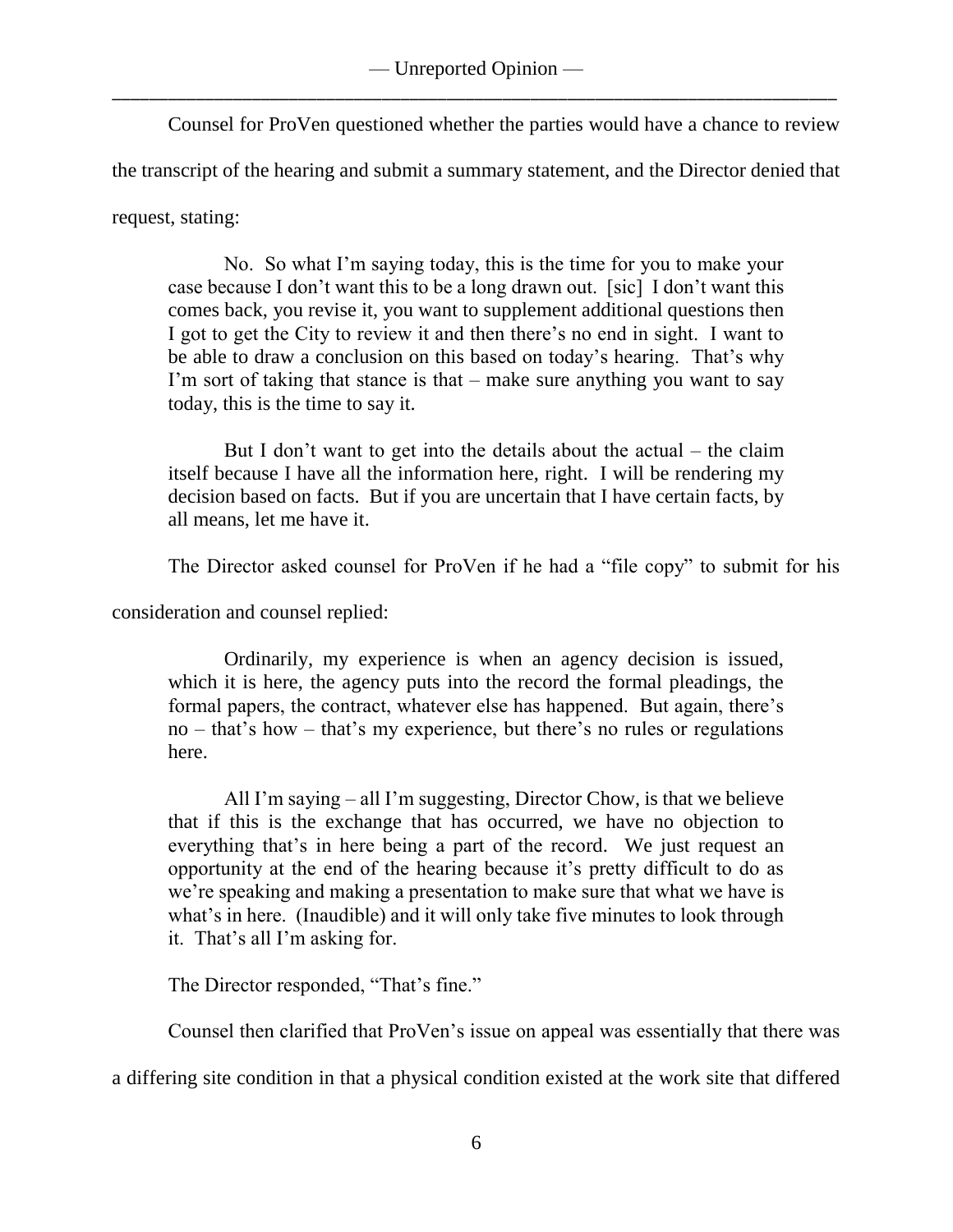"materially from those ordinarily encountered and generally recognized as inhering in the work of the character provided for in the contract, which is to say it's something that nobody expected to find." As a result of the differing site condition, ProVen requested an adjustment to the contract either in time or compensation.

Ben Hermann, a project manager for ProVen, presented the opening statement on behalf of the company. He argued that neither the City nor ProVen knew what would be discovered in the pipeline before the work began, and that ProVen had to use far more manual labor to remove debris "than could be reasonably expected at the inception of the contract." He acknowledged that ProVen was aware of the possibility of bulk items in the sewer pipes, but stated that workers encountered far more "rag content" than could be reasonably expected, which "required far more manual entry and basically rendered our normal cleaning equipment, you know, ineffective at times."

In addition, ProVen encountered additional delays due to severe pipe deterioration, problems with mobilizing equipment because the City had difficulty providing adequate parking, and an inability to work either 24-hour shifts or with multiple crews. At the conclusion of Mr. Hermann's opening statement, ProVen provided Director Chow with a written opening statement, an email that Mr. Hermann had referenced in his opening statement, a COMAR regulation, and a "segment-by-segment breakdown" giving the length and weight of material removed from each segment of sewer line. ProVen also provided the Director with a "scheduling breakdown" that showed the anticipated activity duration, the actual activity duration, and the actual material removed from each segment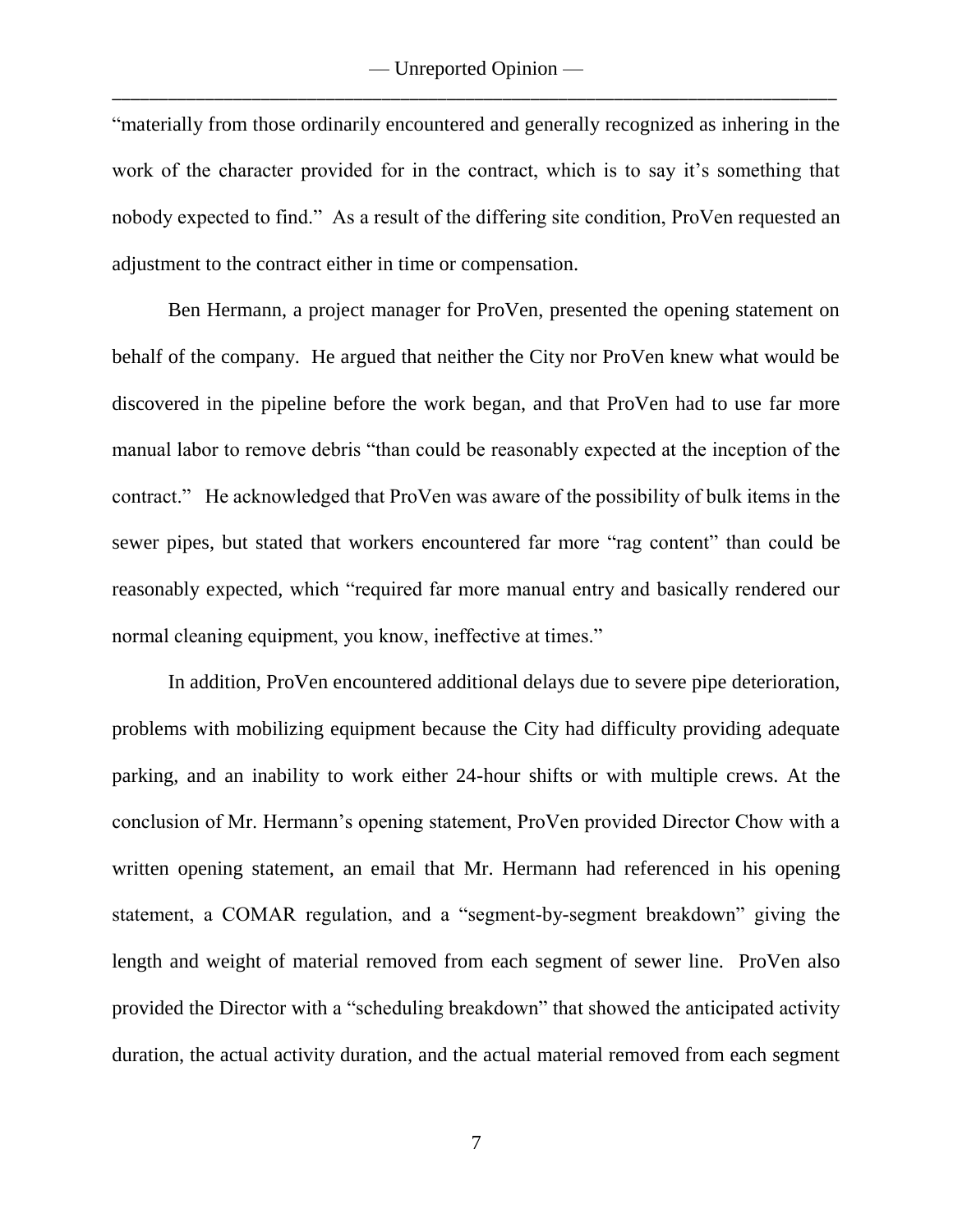along with notes detailing difficulties encountered and explanations for the longer durations.

Engineer Mohamad Alkhatib gave the opening statement for the City. He asserted that ProVen did not start working until four months after the notice to proceed was issued, that it fell behind on its work every month, that it failed to provide a second crew of workers in order to keep from falling behind schedule, and failed to catch up. Mr. Alkhatib pointed out that in February 2015, ProVen requested to work in additional segments and that, in response, the City allowed it to work in adjacent segments and encouraged the company to deploy another crew.

On rebuttal, Mr. Hermann explained that after ProVen received the notice to proceed with the work, it had to obtain "submittals for approval" which were required before work could begin. Director Chow commented on that testimony, stating, "[y]eah, but that all should be prior to" the notice to proceed with the work. According to Mr. Hermann, ProVen requested the ability to work 24 hours, which the City initially granted, but later rescinded. He stated that ProVen began work in September 2014, but then encountered hazardous waste in October and November 2014. In December 2014, Mr. Hermann requested permission to have multiple crews work in multiple areas. According to Mr. Hermann, it took until June 2015 to get his request approved and, once the approval was received, ProVen began working with multiple crews, one working evenings on the west side and another working during the day on the east side. In August 2015, the City ordered that evening work be stopped because a complaint had been made about the noise at night, notwithstanding that the contract stipulated the work hours were to be from 7 p.m.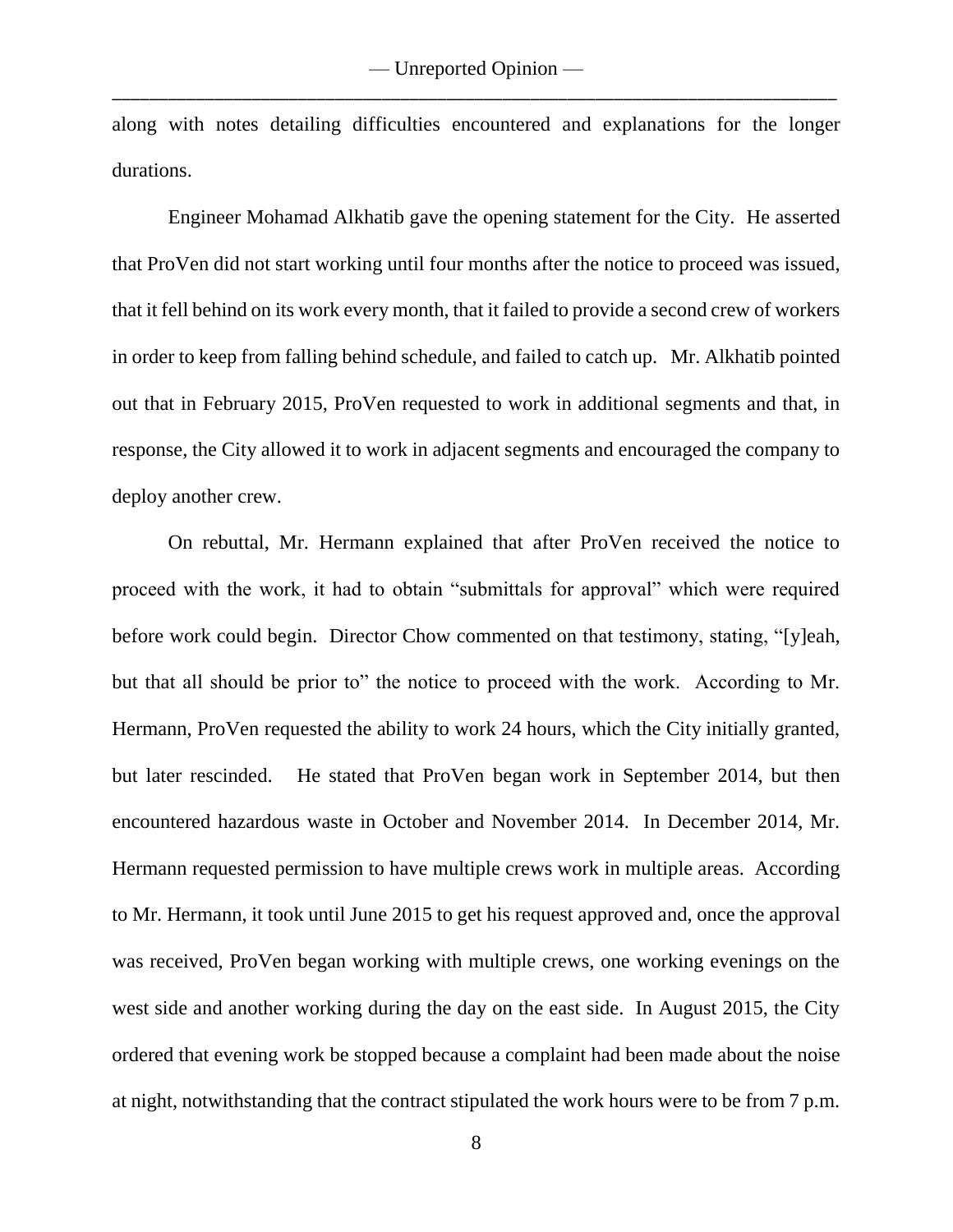to 6 a.m. After three to four weeks, the City provided substitute work hours during the day, but permitted ProVen to work only between 9 a.m. and 3 p.m. Mr. Hermann submitted a change order to the City for the time lost due to the change in hours. He explained:

So I submitted a change order to the City for the additional time needed when comparing that smaller shift and the City rejected that change order and then told me that 9 a.m. to 3 p.m. shift was actually – they were doing me a favor because I was violating the noisy work clause and that 9 a.m. to 3 p.m. work was, you know, an olive branch to help me finish in time.

So then I went back and forth with the City on those segments and I just went straight to DOT after, you know, six months of back and forth on the cost of those shortened shifts. I went just DOT myself and was able to open up the work hours from the ones that I got from the Office of Engineering and Construction. And so by that time we had finished work on the east side and we were able to continue on the west side.

Mr. Hermann explained that because of the nature of the work it was not possible

to have multiple crews working in the same area. He did not "think there was ever a time

when the City told [him he] needed multiple crews and [he] didn't supply them." He stated

that he "tried to make every effort possible to work as many hours as possible."

ProVen challenged the City's assertion that there was an unreasonable delay

between the time the notice to proceed with the contracted work was issued and the time

the work commenced. Mr. Bill Gilmartin, a Vice President of ProVen, ProVen's counsel,

and Corbin Marr, another representative of ProVen, made the following statements:

MR. GILMARTIN: I have found a copy of notice to proceed that was signed by the chief contract administrator on July  $25<sup>th</sup>$ , 2014 and so that is an inaccurate statement. Four months was inaccurate. Our start date was in September. We were issued notice to proceed on July  $29<sup>th</sup>$ . So that is a month, one month, not four.

[Counsel for ProVen]: And so the actual start date –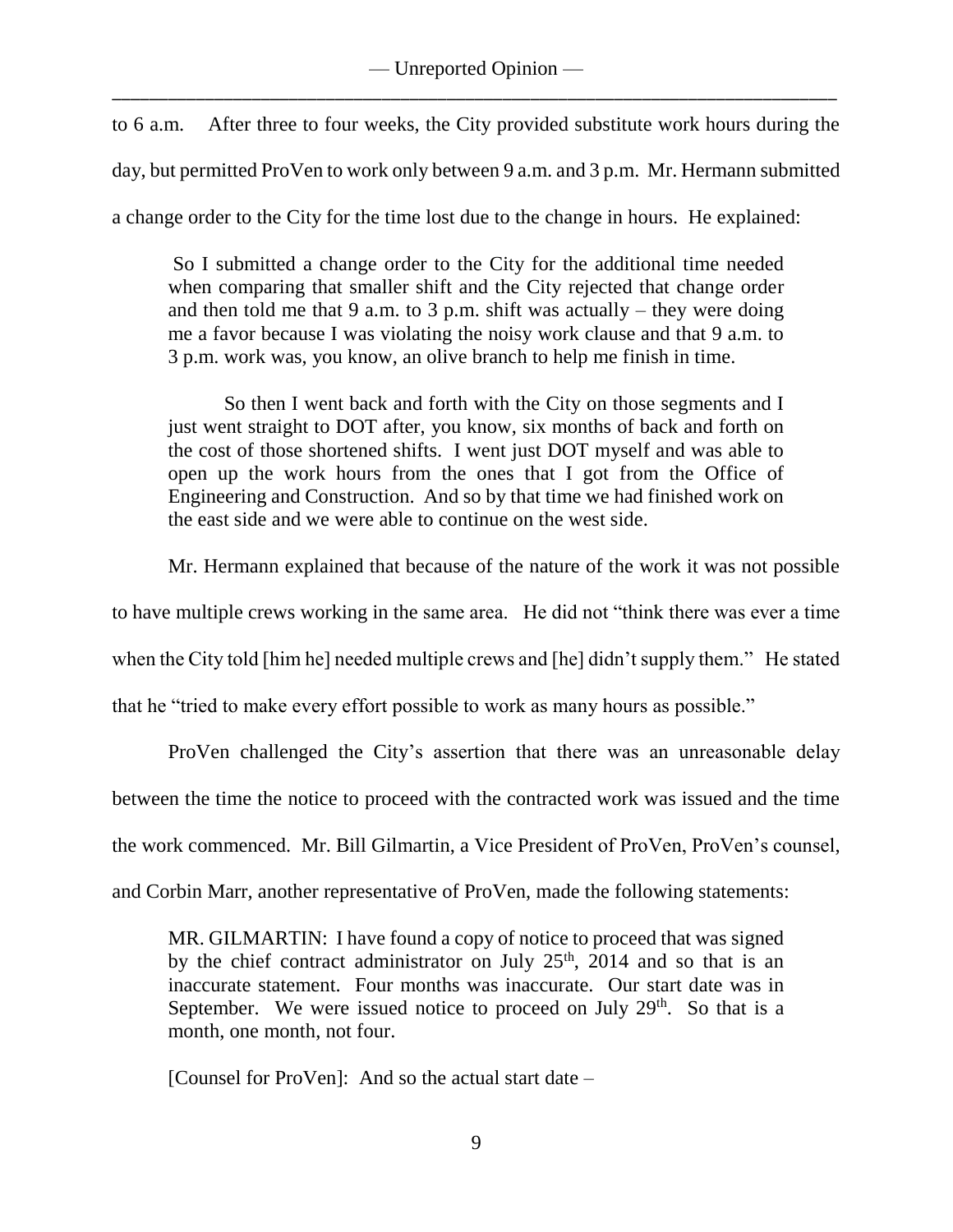MR. GILMARTIN: The end of July, the last day of July.

[Counsel for ProVen]: So the actual start date was less then 40 days from the issuance of the NTP. That's perfectly reasonable.

[MR. MARR]: Yeah. My name is Corbin Marr. We attended the contract pre-construction meeting on Wednesday, July 30<sup>th</sup> of 2014. At that time our equipment was in use on another contract that had been engaged far before award on this contract. So when we came out to work was as very soon as it could possibly be done to complete the other work we had going. We also talked about this condition in the pre-construction meeting. Thank you.

[Counsel for ProVen]: But the point was that we – you know, we started less than 45 days after the NTP which is not irregular or unusual at all. It wasn't even near four months as had been suggested.

Immediately following this exchange, Director Chow stated that he wished to ask a

"clarifying question" and the following exchange occurred:

DIRECTOR CHOW: So you're saying your equipment was at another job site that's not City's work, right?

MR. MARR: That's correct.

DIRECTOR CHOW: So that machine or the equipment was still being used by another job and is not readily available to start on the City's job until that job is wrapped up? Is that – did I hear that correctly?

MR. MARR: That was at – that was on September  $30<sup>th</sup>$ . Or, excuse me, July  $30<sup>th</sup>$ , 2014, our pre-construction meeting.

MR. HERMANN: That's right.

MR. MARR: We started the project in September.

MR. HERMANN: That's right.

DIRECTOR CHOW: So when did that machine become available?

MR. HERMANN: I would have to go back and have a look.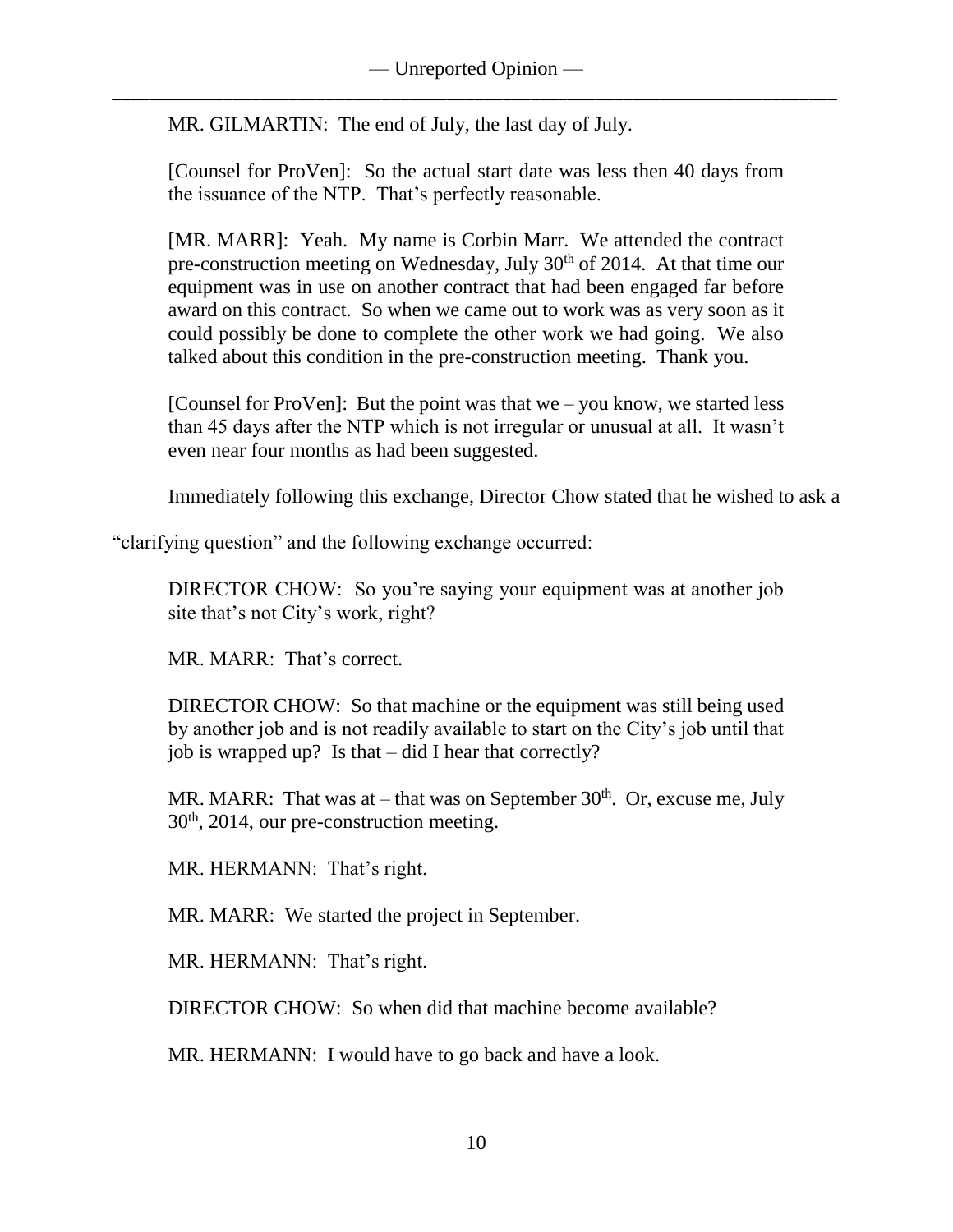DIRECTOR CHOW: Okay. So just so we're all clear, from my perspective when you are awarded a contract, from the responsibility analysis we all understand very well, right, on contracting rules and regulations, when you bid on a job, your equipment should be readily available to start on the first day.

Just so we're all on the same page. Because I expect you guys to continue to work with us, the City, right, so we need to be on the same page. So as a director, I'm hearing that my equipment is not ready because that equipment is used by somebody else at another job site is not music to my ears.

MR. HERMANN: Understood.

MR. GILMARTIN: I'm not sure that that's the suggestion we were making.

DIRECTOR CHOW: That's why I asked that question. I gave you an opportunity to help me understand why is the equipment not readily available on the first day?

MR. GILMARTIN: NTP was issued on July 29<sup>th</sup>. We had our preconstruction meeting on the  $30<sup>th</sup>$  of July. We started in September which is less than 45 days after NTP. I don't think anybody in this room would argue that we would be expected to start the job the day of NTP in the field.

DIRECTOR CHOW: But that was not my question. That was just a statement.

MR. GILMARTIN: Right.

DIRECTOR CHOW: So we're all on the same page.

MR. GILMARTIN: Understood. That's well understood, yeah.

Immediately following this exchange, the Director gave the City an opportunity to

rebut ProVen's arguments. Mr. Alkhatib questioned Mr. Hermann about whether the

contract permitted the cleaning of multiple segments at the same time. He responded that,

according to the contract, it could be done with permission, but that ProVen did not use

multiple crews to clean adjacent segments because, in his "professional opinion it's not an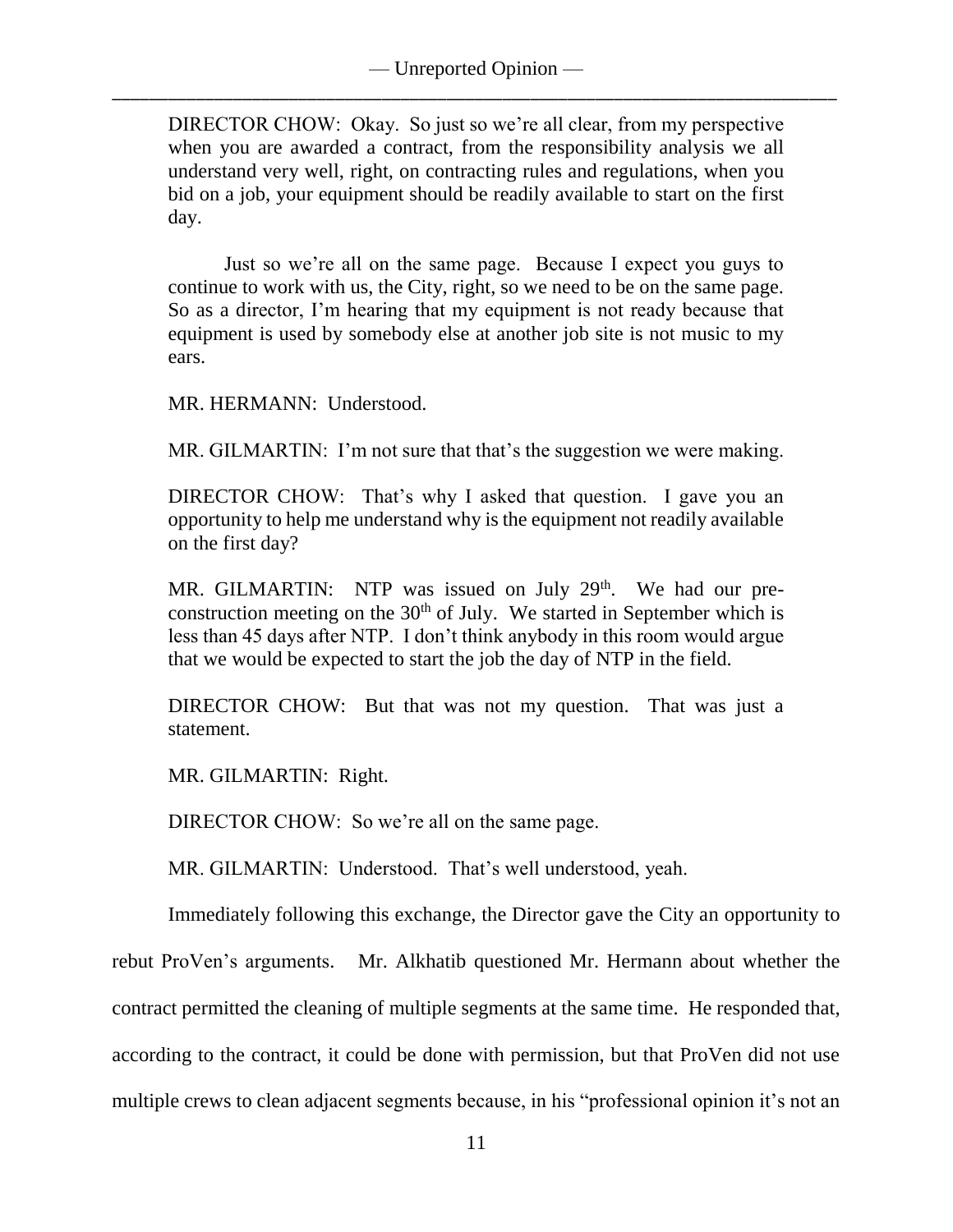effective way to clean sewers." Mr. Alkhatib asked whether, during the pre-bid meeting ProVen asked any questions or sought any clarification about cleaning multiple segments. Mr. Hermann stated that he did not and Mr. Gilmartin said he would have to review the bid documents to determine whether any questions had been submitted. Director Chow then commented:

So which is a question we generally ask, right, during pre-bid. One of my typical questions is that during the pre-bid sort of meeting that were there any supplemental questions submitted and what were they and that was really the heart of the question. Were there any clarifying questions that ProVen need to have asked or not? That's okay. So I'm the only [sic] that get to ask cross-examination, let's put it that way. So I'm the king here, unfortunately, right, so let's play by that rule, all right?

The Director then asked each party to present a closing statement. ProVen stood by the claims it had submitted and argued that there was no evidence to contradict the conditions that it encountered, that the conditions were not reasonably anticipated, and that the relief it was seeking was reasonable and fair. The City argued that the contract stated exactly what might be encountered in the sewer pipes, that when the nighttime work was halted, ProVen was not "stopped completely from the work," and that it stood behind its response to ProVen's claims and its recommendation that ProVen be granted "only 15 noncompensable days."

Two months later, in a letter addressed to counsel for ProVen, Director Chow issued his decision. The letter included a section titled "Factual Background" which provided, in part:

ProVen claims that it is entitled to payment of \$1,680,540.09. ProVen asserted that it encountered a differing site condition which caused the delay. However, in the appeal, ProVen acknowledged that the contract documents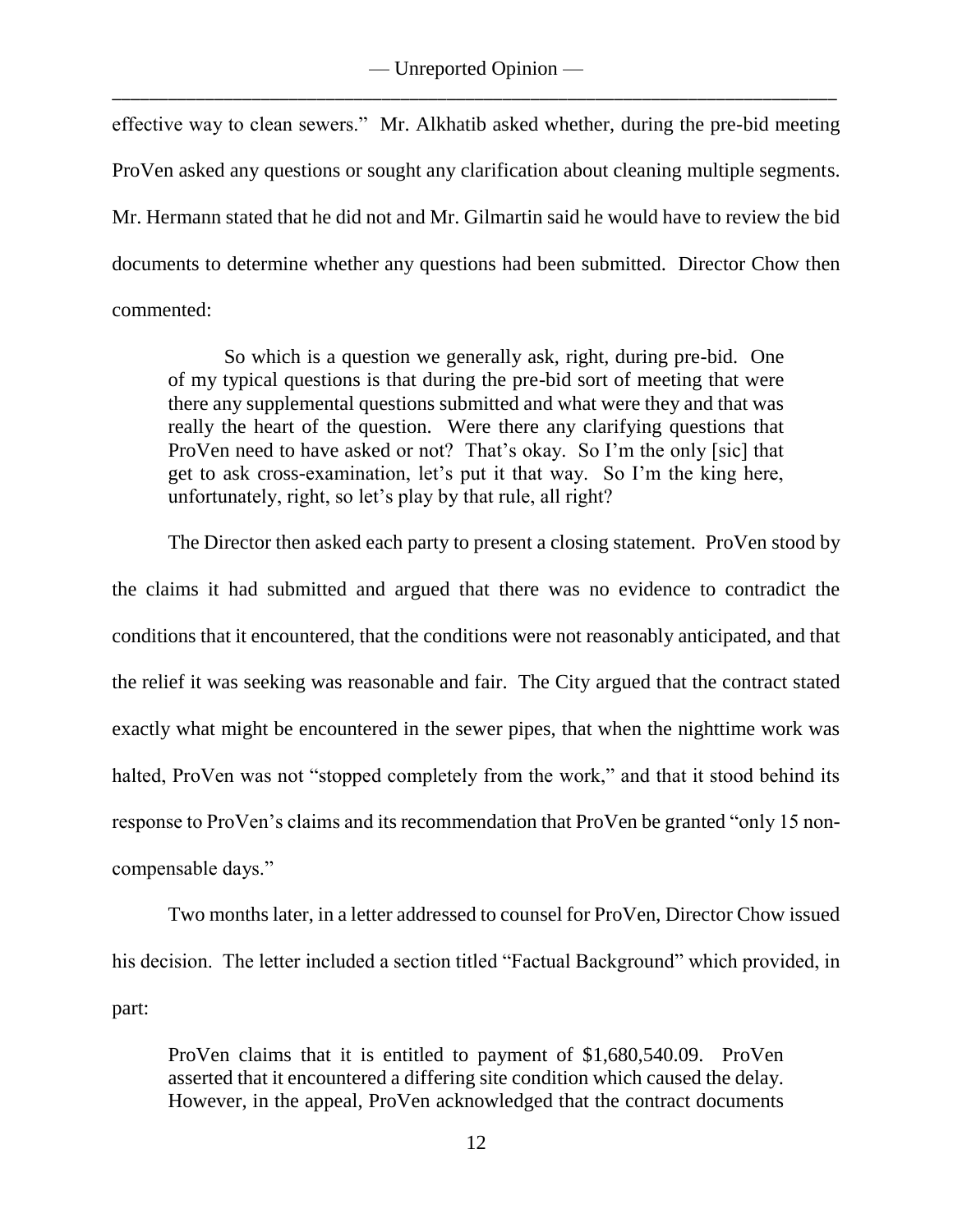state that the Contractor could expect any type of material to be found during the cleaning operations. ProVen further stated they were aware of the possibility of bulk items, and explained the assumptions they made at bid time based on the contract documents. ProVen acknowledged that the conditions it encountered were outside of what it expected when ProVen formulated its bid. It is clear to me that the contract specifications stated exactly what might be encountered in the pipes and that ProVen was fully aware of these facts prior to bidding.

In addition, at the Appeal Hearing, it was established that [notice to proceed] was issued on July 30, 2014. ProVen did not start work until September 17, 2014. ProVen testified that equipment that was needed on this project for the City was in use on another project being worked by ProVen. This initial delay was caused by ProVen. ProVen continued to fall behind, and its request to work in multiple areas at once did not occur until December 2014. By this time, approximately half of the contract time had been used and it was too late to recover the initial delay. The evidence presented to me establishes that ProVen caused the initial delay and was not stopped from working at any time by the City. Due to ProVen's initial delay, which increased over time, recovery was not possible.

Director Chow went on to make the following findings:

I heard and have considered all the argument and testimony presented on behalf of ProVen and the City. I have also reviewed and considered all documents presented to me by ProVen and OEC, including the documents presented and discussed at the hearing by both OEC and ProVen. All documents presented to me were admitted into the record and considered by me. After review and consideration, I find that no new factual information was presented by either ProVen or OEC. Therefore, I can find no reason to overturn OEC's prior denial of the claim and hereby affirm the denial of ProVen's claim in its entirety. In addition, I am affirming OEC's reservation of the right to assess liquidated damages at the contractually agreed rate of \$500.00/day for 433 days or \$215,500.00.

# **B. Judicial Review**

ProVen filed a petition for judicial review of three of its compensable delay claims.

The first claim involved a delay of 38 days caused when ProVen encountered hazardous material in the sewer lines. The second claim involved the presence of an unanticipated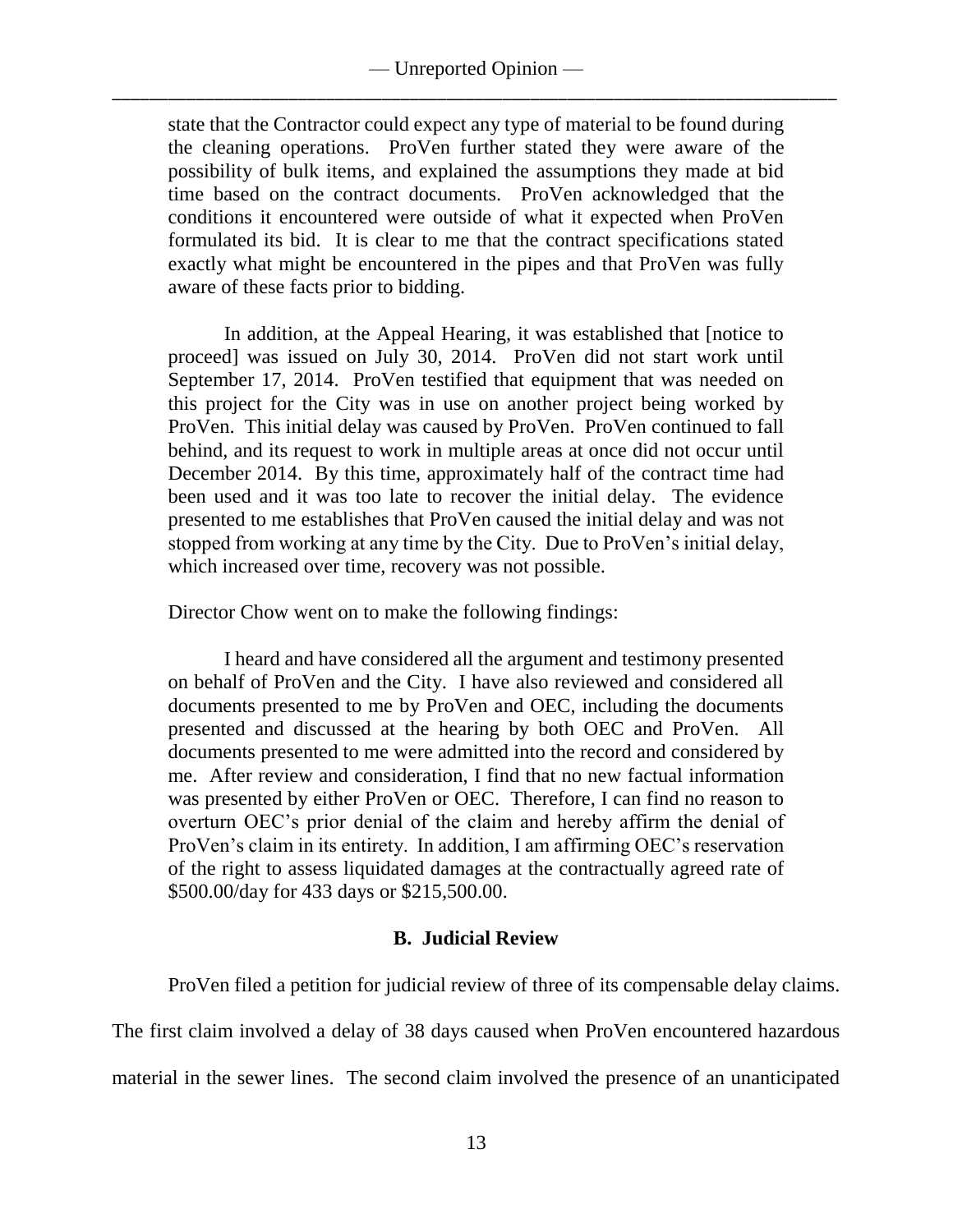amount of rag content in the sewer lines on the east side of the project which resulted in a delay of 78 days. The third claim involved the shutdown and subsequent change in work hours on the west side of the project resulting from a complaint about ProVen's construction work exceeding the allowable level of noise. That claim involved a delay of 231 days.

ProVen argued that the proceeding before the Department lacked due process, that, with respect to each of the claims raised in the petition, the Department's final decision was arbitrary, capricious, unsupported by substantial evidence on the record, and based on errors of law. According to ProVen, the Director failed to consider the record evidence, failed to understand "the facts and contract law at stake," and merely rubberstamped the agency's initial denials of its claims. ProVen maintained that the City presented no evidence to dispute its allegations regarding hazardous material, work stoppages, and unforeseen site conditions. It argued that Director Chow allowed only a short time for the hearing and ended it abruptly, resulting in the lack of opportunity for ProVen to fully address its claims. ProVen further asserted that Director Chow's final decision demonstrated that he had little understanding of the delays to the project, that he "blindly latched onto the Department's unsupported and factually incorrect claims," and that he failed to account for time extensions of 140 days that had previously been granted by the Department.

The City took the position that ProVen had waived any claim of procedural due process. ProVen disagreed, arguing that it did not waive its procedural due process challenge because it did not know that the Department had committed procedural due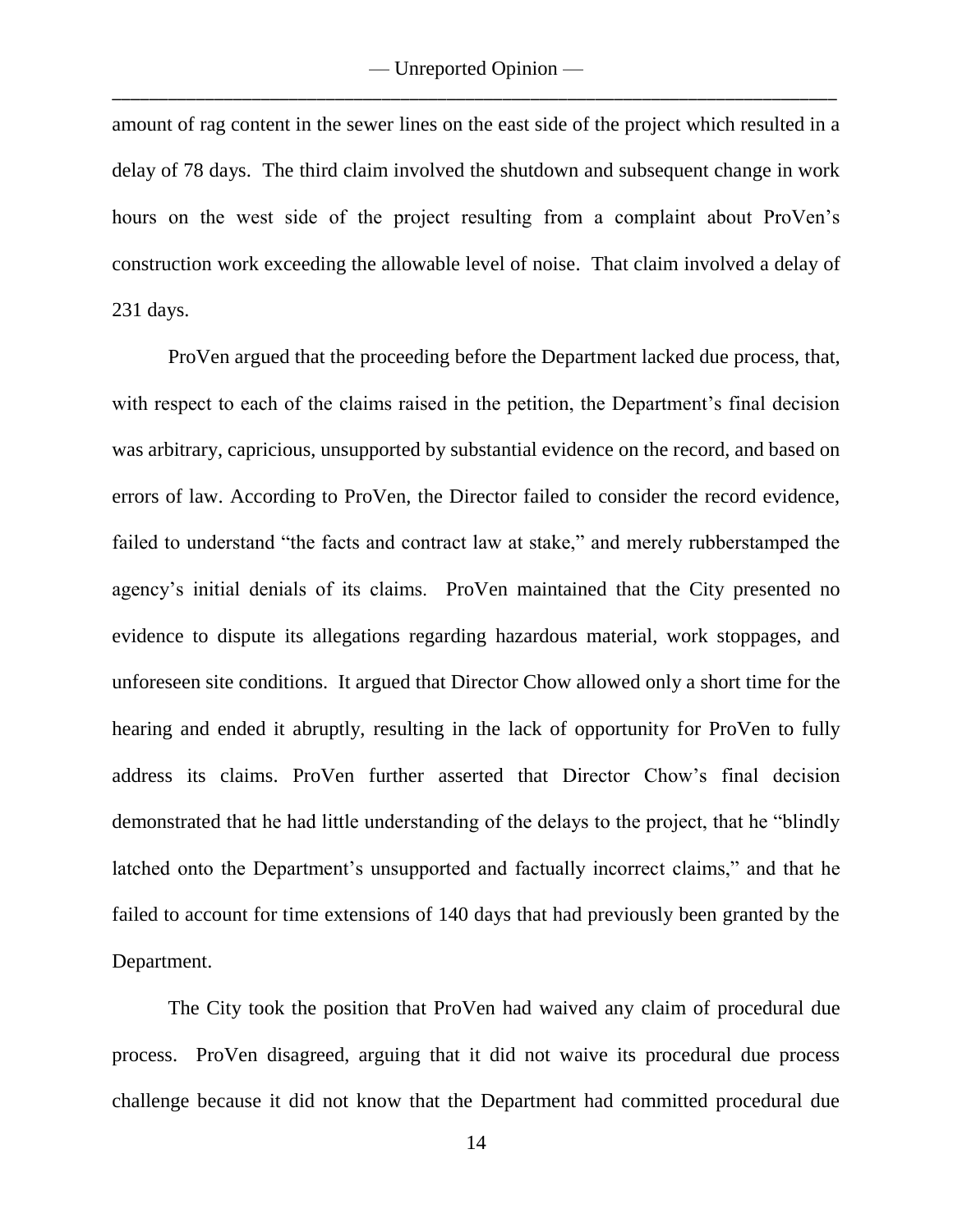process errors until it received Director Chow's final decision and became aware that, contrary to his statements on the record, he did not review the entire record. ProVen maintained that "Director Chow's Final Decision is rife with substantive errors that would not be made by someone who had adequately reviewed the record[,]" and that the decision failed to mention the hazardous material, the excessive rag content, or the west side work stoppage. Further, the lack of substance in Director Chow's final decision was "problematic" because it failed to apprise the parties of the facts relied on in reaching the final decision and, therefore, precluded meaningful review of the findings. ProVen pointed out that it was "largely undisputed by the parties" that ProVen started work in accordance with the approved baseline schedule and that, thereafter, the Department stopped ProVen from working at various times. In addition, Director Chow's final decision erroneously eliminated time extensions that previously had been granted.

On May 2, 2018, the court entered an order affirming the decision of the Department. The circuit court held that it was "satisfied that the decision of the Department was neither arbitrary nor capricious and was supported by substantial evidence. Furthermore, the Court does not find that there was an error of law."

Less than 30 days after the circuit court's order was entered, ProVen filed a notice of appeal to this Court.

#### **DISCUSSION**

#### **A. Jurisdiction**

As a preliminary matter, the City argues that this appeal should be dismissed for lack of jurisdiction. Under Maryland law, except as constitutionally authorized, appellate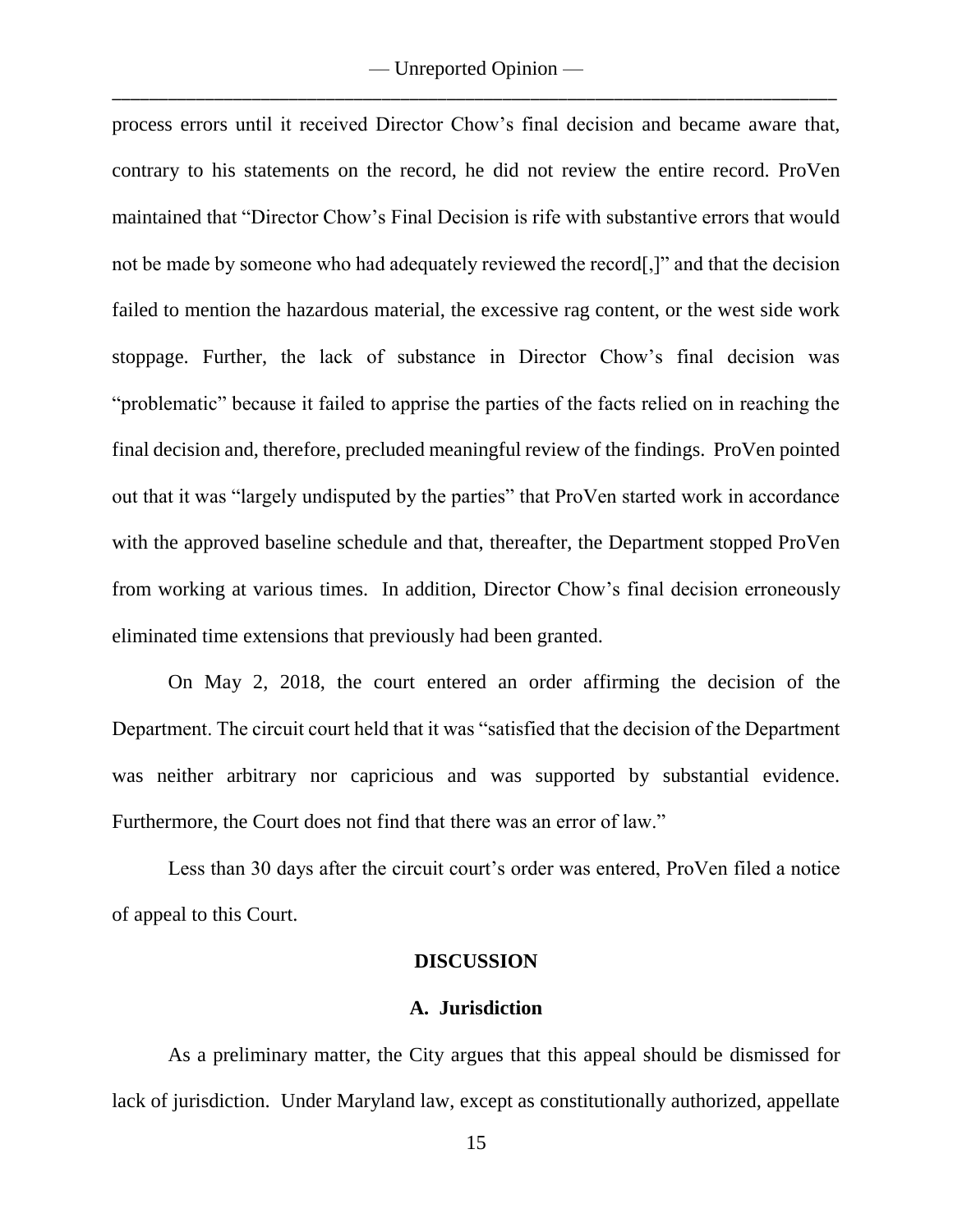— Unreported Opinion — \_\_\_\_\_\_\_\_\_\_\_\_\_\_\_\_\_\_\_\_\_\_\_\_\_\_\_\_\_\_\_\_\_\_\_\_\_\_\_\_\_\_\_\_\_\_\_\_\_\_\_\_\_\_\_\_\_\_\_\_\_\_\_\_\_\_\_\_\_\_\_\_\_\_\_\_\_\_

jurisdiction is determined entirely by statute. Although Md. Code (2013 Repl. Vol., 2019 Supp.), § 12-301 of the Courts and Judicial Proceedings Article ("CJP"), generally allows appeals to this Court from a final judgment of a circuit court, CJP § 12-302(a) explicitly removes from that general authorization any "appeal from a final judgment of a court entered or made in the exercise of appellate jurisdiction in reviewing the decision of . . . an administrative agency" unless an appeal is expressly granted by another statute. *See generally Kant v. Montgomery County*, 365 Md. 269, 273-74 (2001). According to the City, because there is no statutory authority allowing for the instant appeal, the case must be dismissed. ProVen argues that jurisdiction is appropriate and that it is entitled to relief in the form of a common law writ of mandamus.

"Mandamus is an original action, as distinguished from an appeal." *Goodwich v. Nolan*, 343 Md. 130, 145 (1996)(internal quotations and citations omitted). Maryland law recognizes two distinct forms of mandamus actions, administrative and common law. Administrative mandamus is utilized "for judicial review of a quasi-judicial order or action of an administrative agency where review is not expressly authorized by law." Md. Rule 7-401(a). Administrative mandamus is an extension of common law mandamus, which

is 'an extraordinary remedy' that 'is generally used to compel inferior tribunals, public officials or administrative agencies to perform their function, or perform some particular duty imposed upon them which in its nature is imperative and to the performance of which the party applying for the writ has a clear legal right. The writ ordinarily does not lie where the action to be reviewed is discretionary or depends on personal judgment.'

*Falls Road Community Ass'n v. Baltimore County*, 437 Md. 115, 139, 85 A.3d 185 (2014)(quoting *Goodwich*, 343 Md. at 145). *See also* Md. Rule 15-701 *et seq.*

16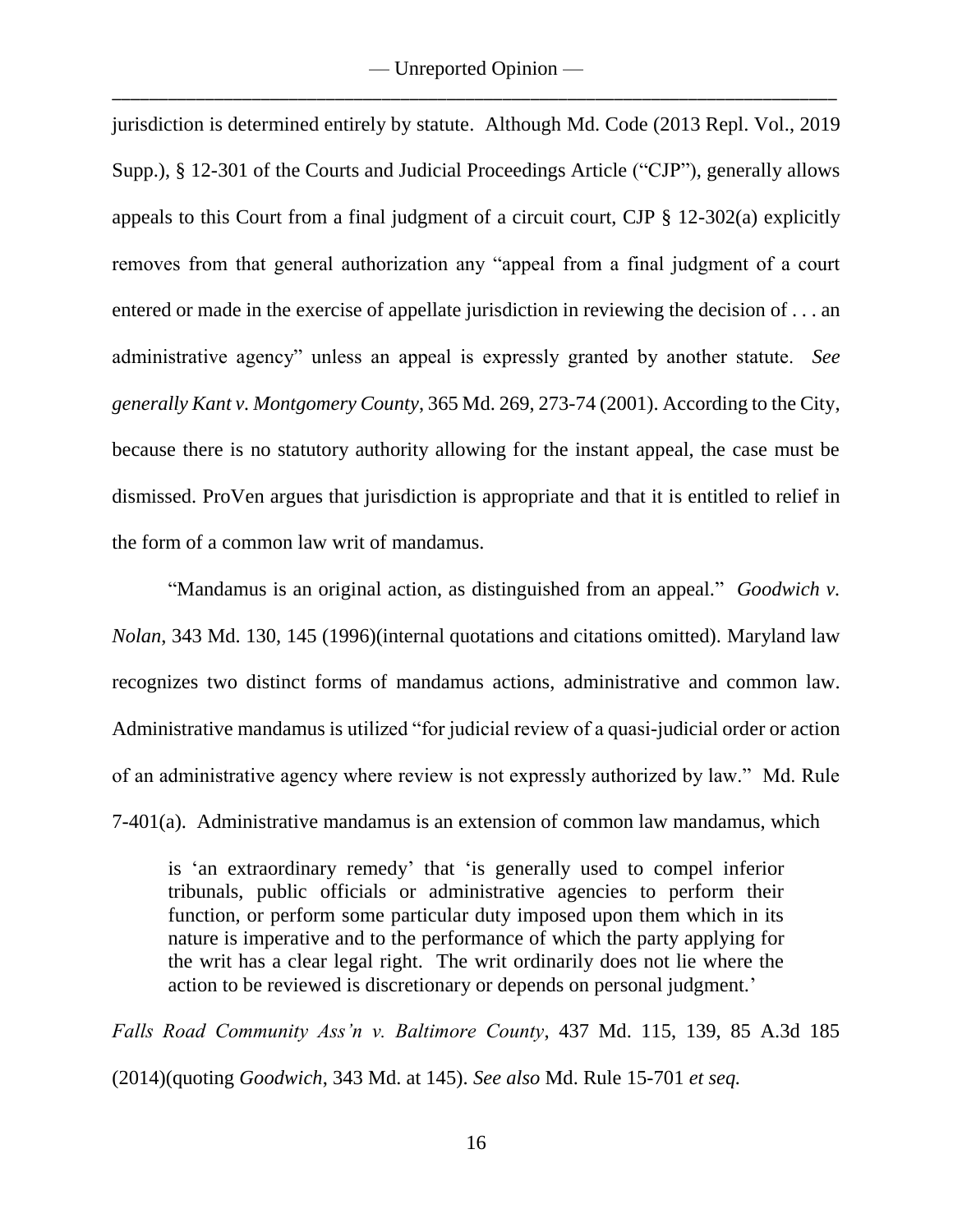In the instant case, judicial review of the Department's decision was available by way of a petition for judicial review to the circuit court.<sup>1</sup> There is no express right of appeal to this Court. ProVen argues, however, that its proceedings in the circuit court, and in this Court, are substantively analogous to a request for a common law writ of mandamus and should be treated as such. Proven argues here, as it did below, that the Department failed to comply with non-discretionary duties, specifically that it failed to take evidence and create a proper record, to allow witnesses to be sworn and examined, and to give adequate reasons for its decision. According to ProVen, the Department's decision was arbitrary, capricious, and based on errors of law, and unsupported by the record evidence so as to preclude meaningful review. ProVen asserts that it sought below, and continues to seek, to have the Department compelled to provide adequate reasons for its decision.

Maryland appellate courts have not applied CJP § 12-302(a) "to preclude appeals in actions, however styled or captioned, which are essentially common law mandamus actions." *Murrell v. Mayor & City Council of Baltimore*, 376 Md. 170, 192 (2003). The non-appealability rule of  $\S$  12-302(a) depends upon the overall substance of the circuit court action. "The issue is whether the action, as a whole, 'should in substance be viewed as a . . . mandamus action' or whether it more resembles 'a typical statutory judicial review

 $\overline{a}$ 

<sup>&</sup>lt;sup>1</sup> The Baltimore City Charter provided that ProVen's claim was:

subject to a determination of questions of fact by an officer or official body of Baltimore City, subject to review on the record by a court of competent jurisdiction.

Baltimore City Charter, Art. II, § 4A(g).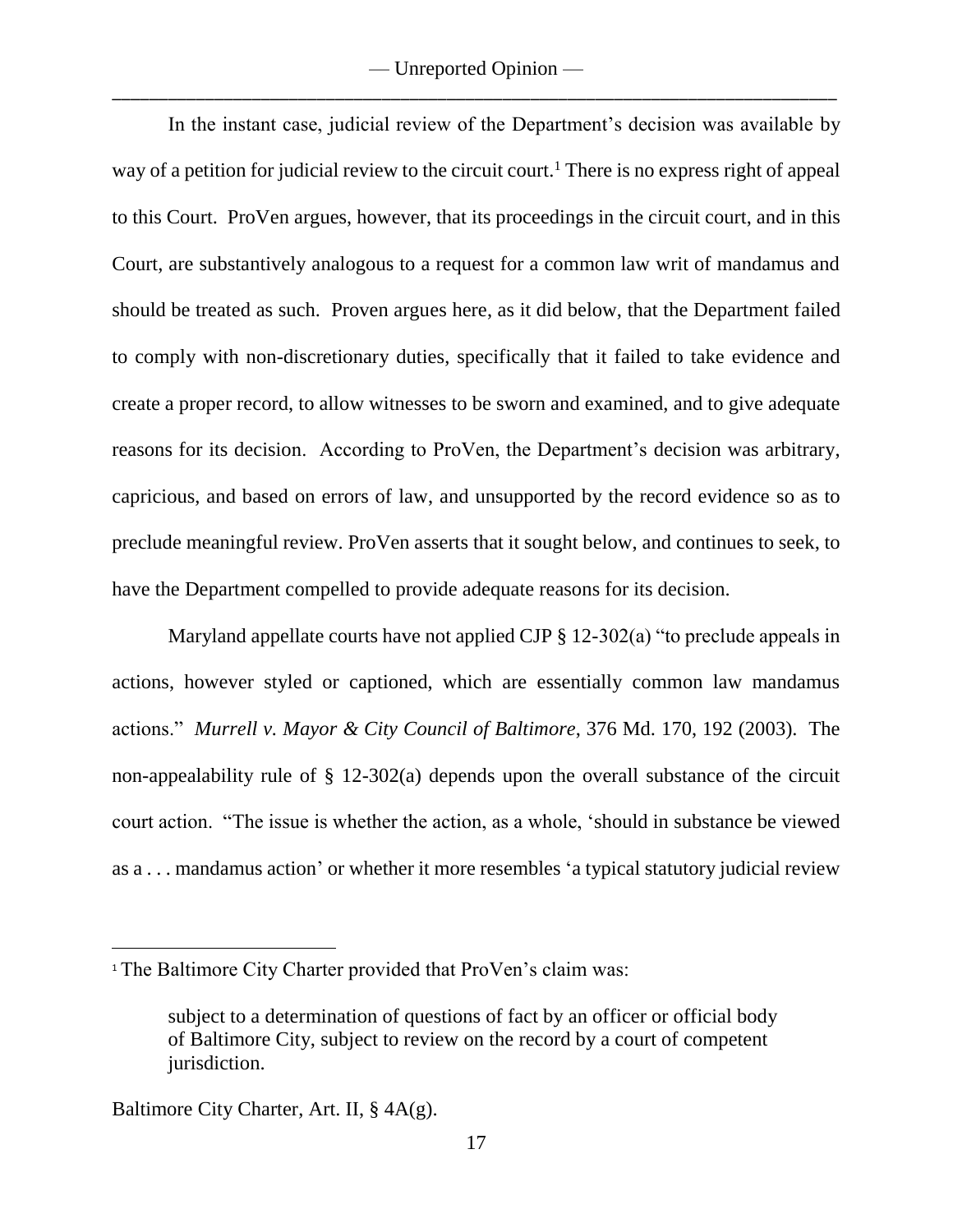action.'" *Murrell*, 376 Md. at 195 (quoting *Prince George's County v. Beretta*, 358 Md.

166, 183 (2000). In *Gisriel v. Ocean City Elections Board,* 345 Md. 477, 499-500 (1997),

*cert. denied*, 522 U.S. 1053 (1998), the Court of Appeals explained that:

"whether sound or not, the non-appealability principle [of CJP  $\S$  12-302(a)] was based entirely on the conclusion that the trial court was exercising a statutory type of jurisdiction unknown to the common law.

"Consequently, the principle embodied in § 12-302(a) has no application to common law actions. Both before and after the enactment of § 12-302(a), this Court has regularly exercised appellate jurisdiction in mandamus actions against administrative agencies and officials."

*Gisriel*, 345 Md. at 499-500.

The Court continued:

Furthermore, even where a particular action against an administrative agency was allegedly brought under a statutory judicial review provision, and did not purport to be a mandamus action, this Court has looked to the substance of the action, has held that it could be treated as a common law mandamus or certiorari action, and has exercised appellate jurisdiction. *Criminal Inj. Comp. Bd. v. Gould*, *supra*, 273 Md. at 500-506, 331 A.2d at 64-68.

Since Gisriel's action was in substance a common law mandamus action, the Court of Special Appeals had jurisdiction to entertain the appeal under § 12-301 of the Courts and Judicial Proceedings Article.

*Id.* at 500.

The critical question before us then, is whether this case involves a statutory judicial

review action encompassed by CJP § 12-302(a), or whether it is more appropriately treated

as a common law mandamus action. If it is the former, dismissal is appropriate. If it is the

latter, the judgment of the circuit court is appealable under CJP § 12-301.

## **B. Common Law Mandamus**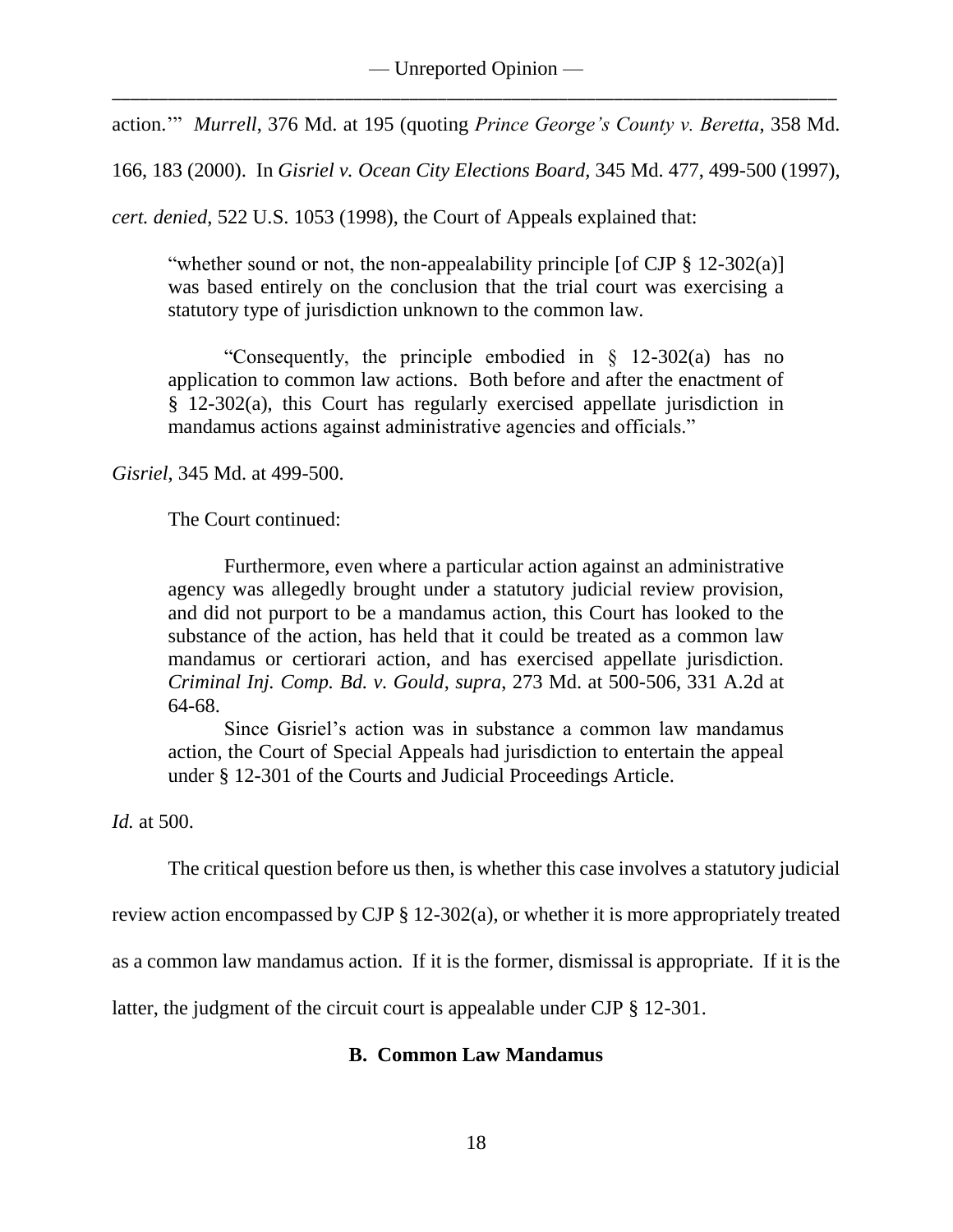— Unreported Opinion — \_\_\_\_\_\_\_\_\_\_\_\_\_\_\_\_\_\_\_\_\_\_\_\_\_\_\_\_\_\_\_\_\_\_\_\_\_\_\_\_\_\_\_\_\_\_\_\_\_\_\_\_\_\_\_\_\_\_\_\_\_\_\_\_\_\_\_\_\_\_\_\_\_\_\_\_\_\_

Mandamus is an "extraordinary remedy," and is not granted as a matter of course, but only in the "sound legal discretion" of the trial court. *Ipes v. Bd. of Fire Comm'rs of Baltimore*, 224 Md. 180, 183 (1961). As such we will not disturb a trial court's denial of a petition for mandamus absent a clear abuse of that discretion. *Goodwich v. Nolan*, 102 Md. App. 499, 506-07 (1994), *aff'd*, 343 Md. 130 (1996). A trial court abuses its discretion "where no reasonable person would take the view adopted by the [trial] court, or when the court acts without reference to any guiding rules or principles." *Alexis v. State*, 437 Md. 457, 478 (2014)(internal quotation marks omitted). A circuit court's legal conclusions are reviewed *de novo*. *Romero v. Perez*, 463 Md. 182, 196 (2019).

"The fundamental purpose of a writ of mandamus is 'to compel inferior tribunals, public officials, or administrative agencies to perform their function, or perform some particular duty imposed upon them which in its nature is imperative and to the performance of which duty the party applying for the writ has a clear right.'" *Baltimore County v. Baltimore County Fraternal Order of Police Lodge No. 4*, 439 Md. 547, 569-70 (2014)(quoting *Town of LaPlata v. Faison-Rosewick, LLC*, 434 Md. 496, 511 (2013)). "[A] writ of mandamus will not be granted where the petitioner has a specific and adequate legal remedy to meet the justice of the particular case and where the law affords [another] adequate remedy." *Philip Morris v. Angeletti*, 358 Md. 689, 712 (2000)(internal quotations omitted). The Court of Appeals has observed that a writ of mandamus is "appropriate where the relief sought involves the traditional enforcement of a ministerial act (a legal duty) by recalcitrant public officials, but not where there is any vestige of discretion in the agency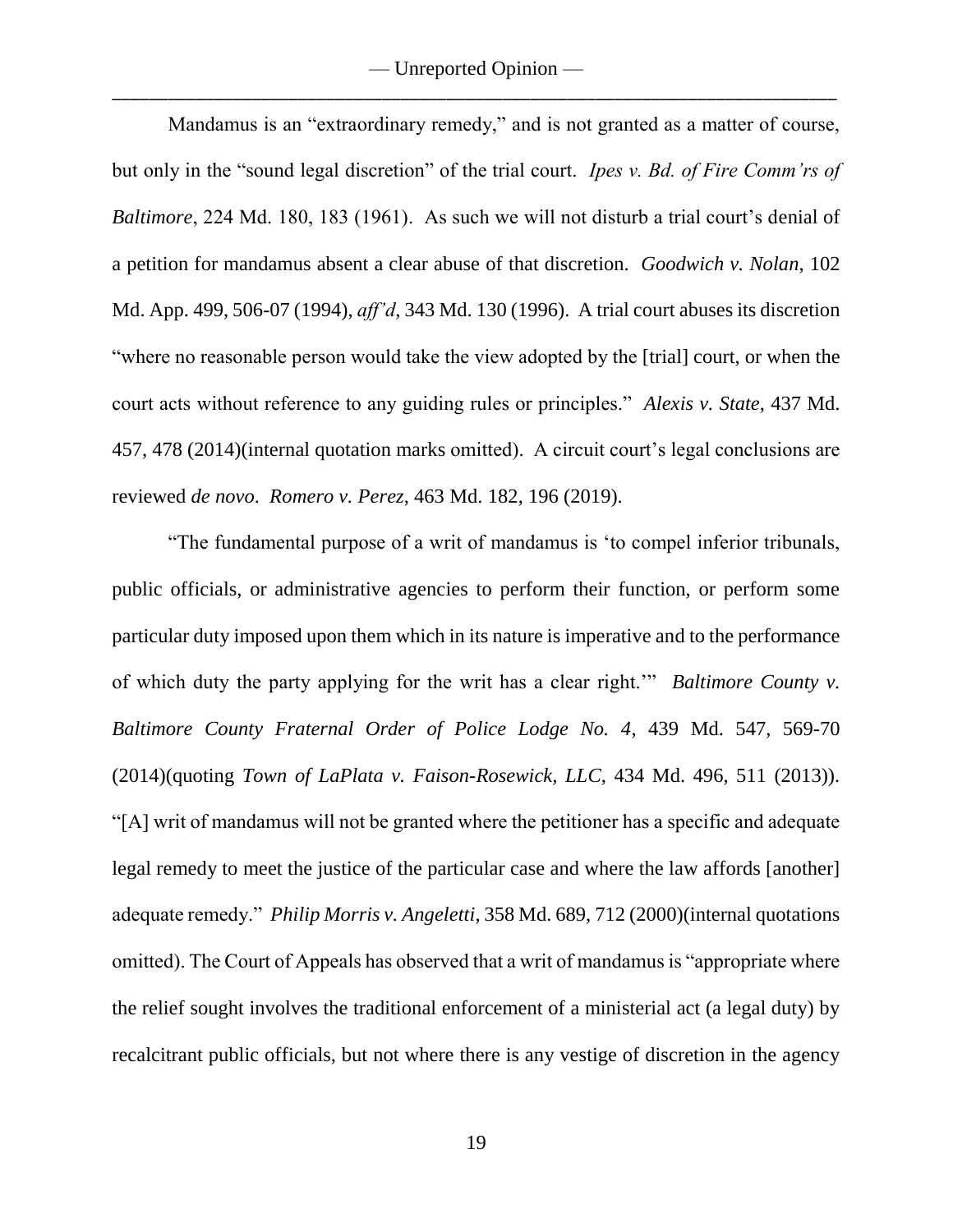action or decision.'" *Baltimore County Fraternal Order of Police Lodge No. 4*, 439 Md.*.*

at 570 (quoting *Faison-Rosewick*, 434 Md. at 511).

In *Baltimore County Fraternal Order of Police Lodge No. 4*, the Court of Appeals

held that, in order to prevail, a party seeking mandamus must satisfy two conditions:

First, the party against whom enforcement is sought must have an imperative, "ministerial" duty to do as sought to be compelled, . . . *i.e.*, a duty prescribed by law[.] Therefore, mandamus should not issue ordinarily when the act sought to be compelled of the official or administrative agency is discretionary in nature. [Second], the party seeking enforcement of that duty must have a clear entitlement to have the duty performed. The writ should not be issued where the right to the performance of the duty is doubtful. Where the obligation to perform some particular duty is unclear or involves the exercise of any 'vestige of discretion,' or where the party seeking enforcement of the duty does not have a clear right to the performance of the duty it seeks to compel, the writ of mandamus will not be granted.

*Id.* at 571-72 (internal quotations and citations omitted).

The Court of Appeals' decision in *Murrell v. Mayor & City Council of Baltimore*,

376 Md. 170 (2003), is particularly instructive. Murrell, a property owner, challenged an administrative decision by Baltimore City's Department of Housing and Community Development to condemn and raze certain buildings. *Murrell*, 376 Md. at 175-81. Murrell filed in the Circuit Court for Baltimore City, an action to review the administrative decision. *Id.* He argued that the department failed to comply with mandated procedures set forth in the building code and that the department's actions violated certain constitutional rights. *Id.* at 182. Following a hearing, the circuit court affirmed the decision of the department. *Id.* Thereafter, Murrell filed a notice of appeal to this Court. *Id.* The department argued that CJP § 12-302(a) precluded the appeal. *Id.* Murrell countered that his contention in the circuit court was "in the nature of a mandamus proceeding" and was,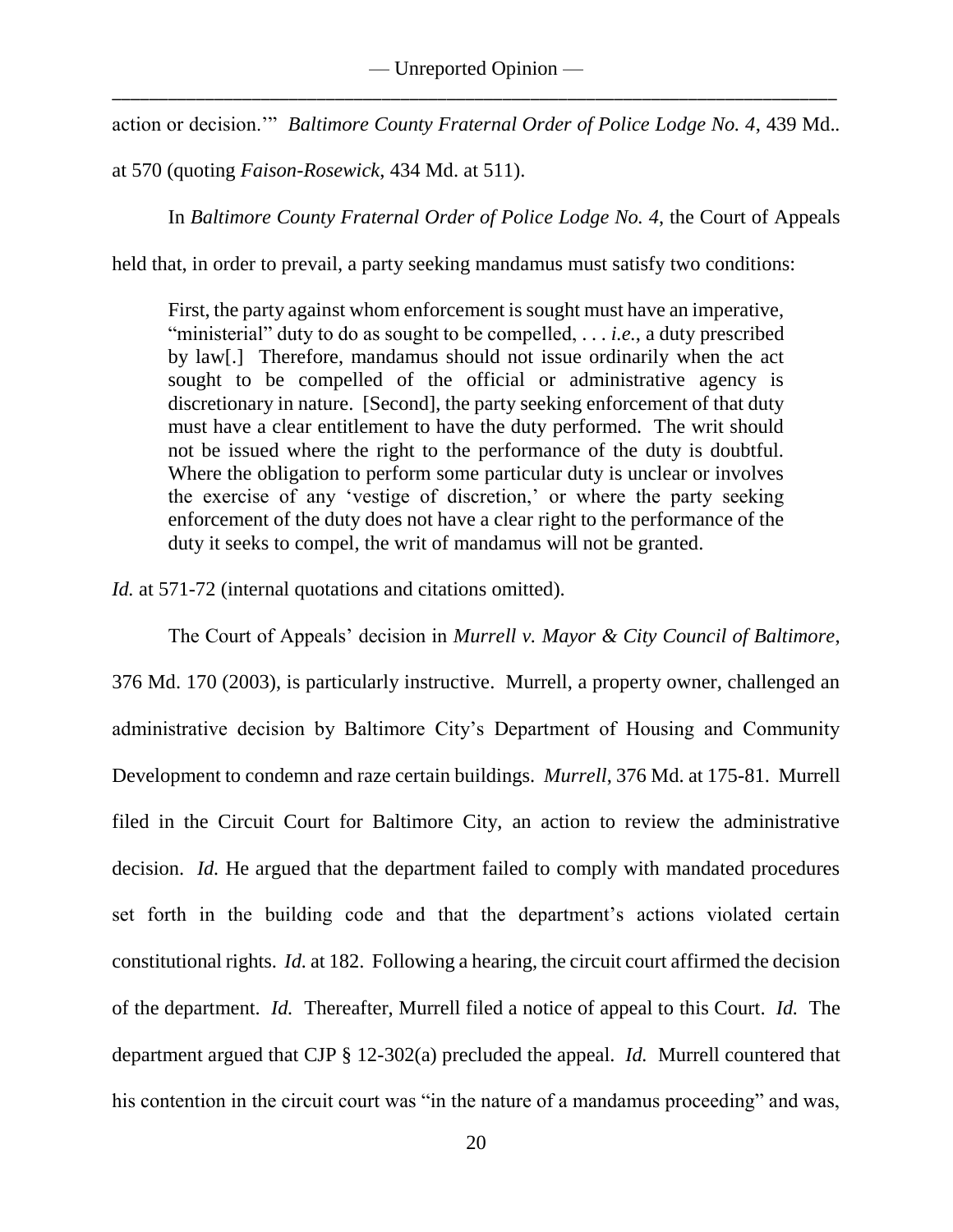therefore, authorized by CJP § 12-301. *Id.* at 182-83. We rejected his argument and concluded that Murrell's action in the circuit court "was an ordinary statutory judicial review action." *Id.* at 183.

The Court of Appeals disagreed. It held that Murrell's suit was more appropriately treated as a common law mandamus action because the "gist of the petitioner's complaints, at this stage, is a failure of the Department of Housing to perform several non-discretionary mandatory duties under the Baltimore City Code and principles of Maryland administrative law." *Id.* at 196. Murrell's complaints concerned the failure to give required notices, the failure to render findings of fact and conclusions of law after the hearing, the failure of the person who presided at the hearing to render the decision, and the failure to make an adequate "record" of the hearing. *Id.* The Court acknowledged that "[t]here could be no issue at this stage of the case as to whether the administrative findings of fact were supported by substantial evidence because, in a real sense, there were no such findings of fact." *Id.* The Court explained:

There was also no record of the evidence introduced at the hearing in order for a reviewing court to determine whether findings of fact, if they had been made, were supported by substantial evidence. There were no real conclusions of law for a reviewing court to determine if errors of law had been made. Finally, there was no proper final administrative decision to be judicially reviewed.

To reiterate, all of these asserted failures were of a non-discretionary type. They were ministerial procedural duties which were mandated by the Baltimore City Code and principles of Maryland administrative law. The petitioner correctly argues that the substance of the circuit court action was a common law mandamus action … Accordingly, the decision by the Circuit Court for Baltimore City was appealable to the Court of Special Appeals under § 12-301 of the Courts and Judicial Proceedings Article.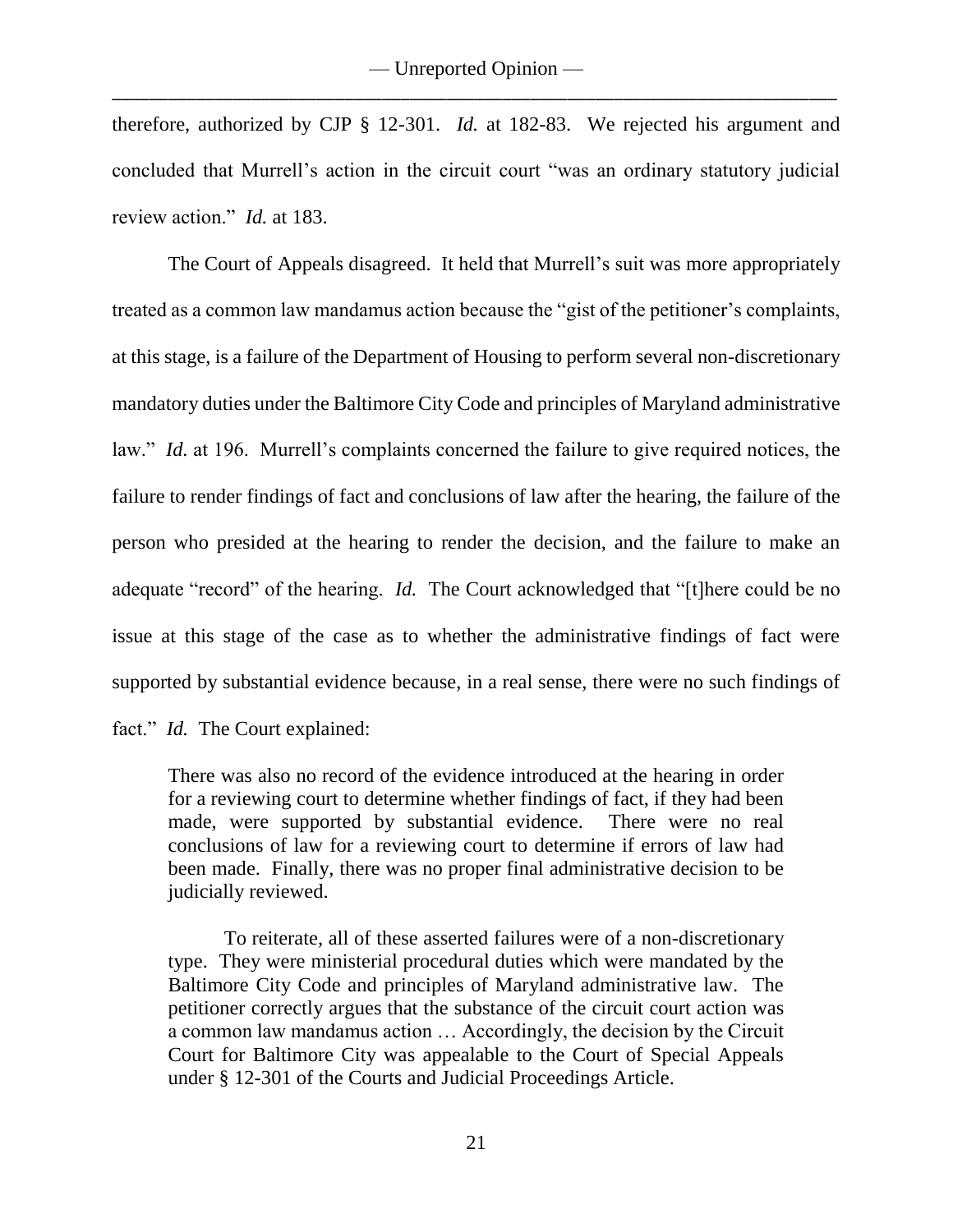*Id.* at 196-97

The Court went on to hold that the department's failure to comply with mandatory procedural duties required that the department's decision be reversed and the case be remanded for further administrative proceedings. Among other reasons for that determination, the Court found it most significant that the hearing officer's decision did not contain the reasons for the decision, in contravention of "the general requirement of Maryland administrative law that, following an adjudicatory hearing, there must be adequate findings of fact and conclusions of law." *Id.* at 197. Relying on *Harford County v. Earl E. Preston, Jr., Inc.*, 322 Md. 493, 505 (1991), the Court explained:

"This requirement is in recognition of the fundamental right of a party to a proceeding before an administrative agency to be apprised of the facts relied upon by the agency in reaching its decision and to permit meaningful judicial review of those findings. In a judicial review of administrative action the court may only uphold the agency order if it is sustained by the agency's findings and for the reasons stated by the agency.

*Murrell*, 376 Md. at 197-98 (internal citations omitted).

With these principles in mind, we turn to the instant case.

## **C. ProVen's Contentions**

The appellate jurisdiction in the instant case exists to the extent appellant is correct in arguing that the Department failed to perform non-discretionary duties. ProVen contends that the Department failed to abide by procedural requirements and made procedural errors. As the Court of Appeals made clear in *Murrell*, an assertion of a failure to abide by procedural requirements or procedural errors by a local government is in the nature of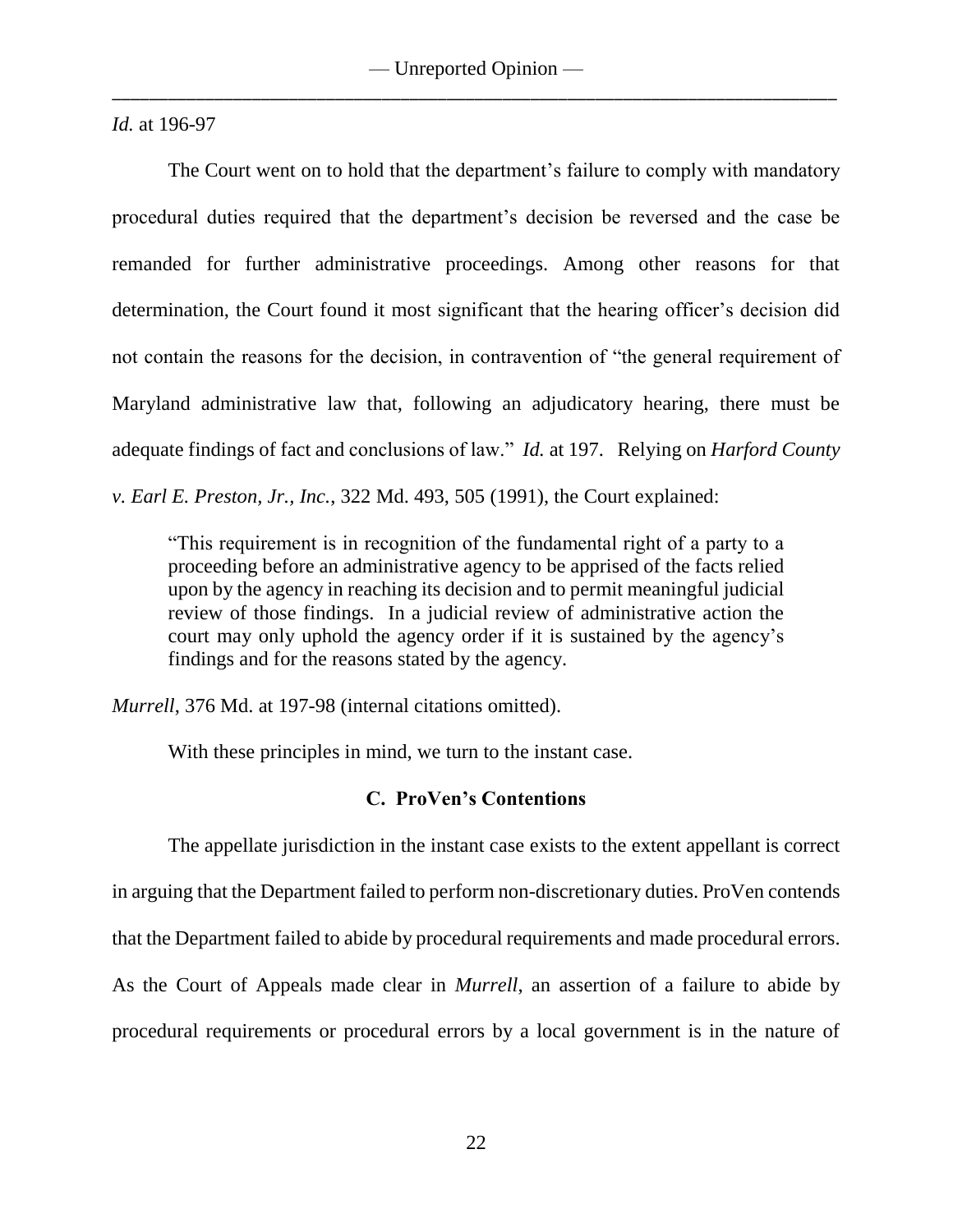mandamus and is not subject to the exception from appellate review provided for circuit court orders reviewing administrative decisions.

Our review of the record convinces us that the Director failed to conduct a procedurally adequate hearing and failed to provide adequate reasons for his decision. The parties' contract required the Director to hold an administrative hearing on the record and § 4A of the Baltimore City Charter required the Director to make determinations on the questions of fact at issue. The hearing transcript and the record before us convince us that the Director failed to address adequately ProVen's claims with respect to hazardous waste material, the west side work stoppage, and excessive rag content. The Director's final decision consisted of mere conclusions, lacked specific findings of fact, and failed to address each of ProVen's claims. Importantly, we note our inability to identify the specific records considered by Director Chow. It is impossible to discern the factual basis for the Department's rulings on ProVen's claims. As a result, the Director's decision was arbitrary, capricious, and unlawful. We reiterate that it is a "fundamental right of a party to a proceeding before an administrative agency to be apprised of the facts relied upon by the agency in reaching its decision and to permit meaningful judicial review of those findings." *Harford County*, 322 Md. at 505. Because no meaningful review can be had on